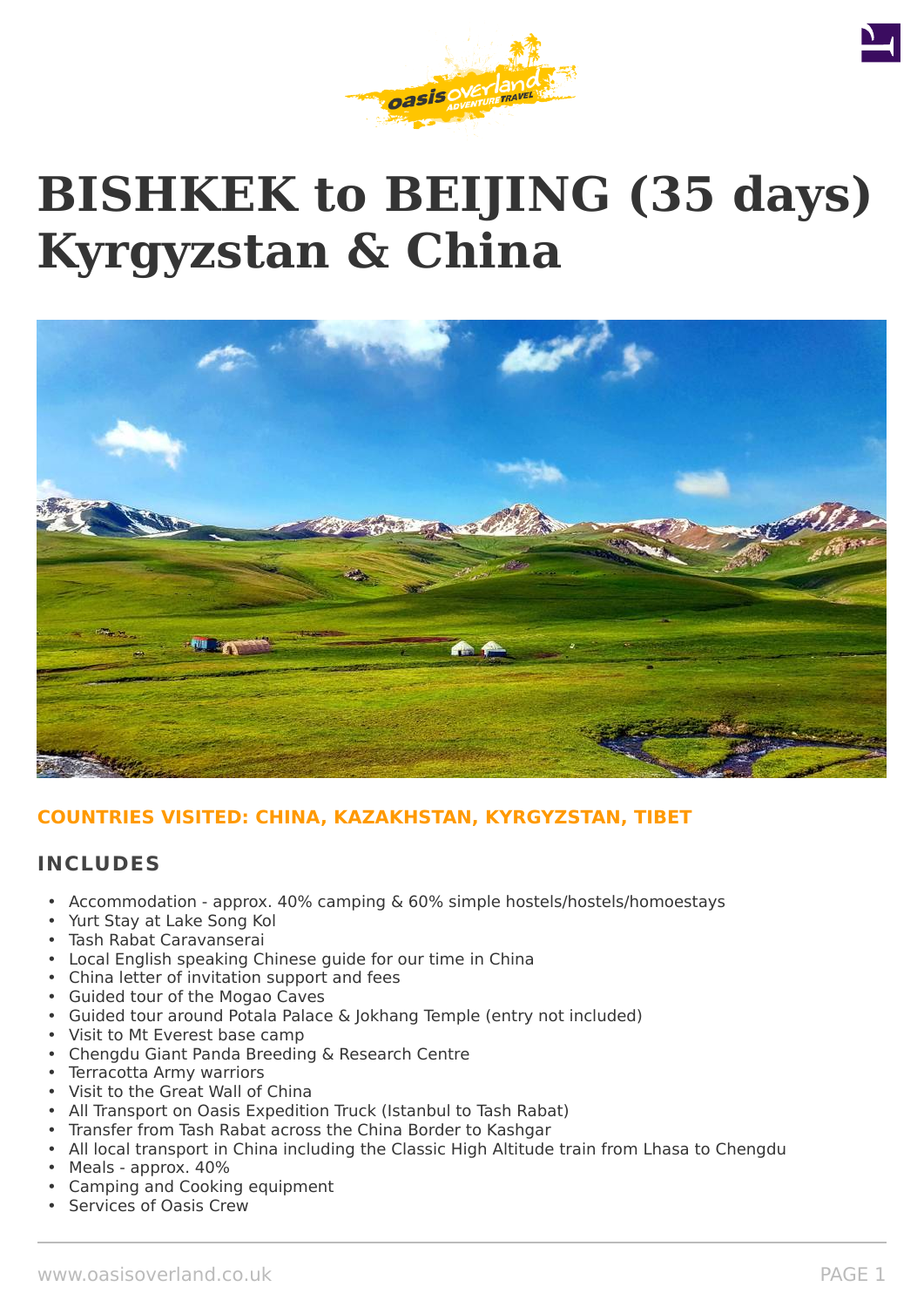# **EXCLUDES**

- Visas
- Optional Excursions as listed in the Pre-Departure Information
- Flights
- Airport Taxes & Transfers
- Travel Insurance
- Meals approx. 60%
- Drinks
- Tips

# **TRIP ITINERARY**

## **DAYS 1 - 9 BISHKEK TO SEMENOVSKRE GORGE**

We head north east to Almaty, **Kazakhstan's largest metropolis** and capital until 1997. Almaty is the largest and most ethnically and culturally diverse city in Kazakhstan. Set in the foothills of the **Trans Lli Alatau mountains**, the area has a ski resort (Shymbulak) at an elevation of 2,200 mtrs and enjoys a great amount of snow from November through to May. The city has many sights and attractions, including **Ascension Cathedral in Panfilov Park**; Abay Opera House; Golden Warrior Monument in the Republic Square and the giant **Almaty Tower**. Or for adrenaline lovers, why not ride the **'Fast Coaster'** roller coaster, that is located on the side of a mountain and reaches speeds of 45 km per hour.

We continue east looking for amazing camping areas to explore, before crossing back in to Kygyzstan and the area of **Lake Issyk-Kul**, a mountain lake in the northern **Tien Shan Mountains**, once used by the Soviets to test their submarine torpedoes!

The area of **Altyn Arashan** and its surrounds offer the outdoor lover many hiking and horse riding opportunities and we spend a few days here to take in the amazing scenery.

We visit the vast red stone cliffs in **Jeti-Oguz** and visit the town of **Karakol** with its attractive houses and tree-lined streets. Behind it are the **Terskay Ala-Too Mountains**, an unspoilt wilderness populated only by nomadic shepherds.

Continuing around the lake to **Semenovskre Gorge** the adventurous can hike through lush terrain, following the rivers that wind through the national reserve.

As we travel around Kyrgyzstan we camp, but we also may have the opportunity to use some family homestays, where we are welcomed into a local home for the night. These are subject to availability, but if we can arrange them they offer a fantastic experience, allowing us to feel part of the family for a night and make some new friends!

# **DAYS 10 - 13 SEMENOVSKRE GORGE TO TASH RABAT**

Travelling south and leaving behind Lake Issyk-Kul, we make our way to the isolated and breathtaking **Lake Song Kol**, where we stay in traditional felt **Yurts**. There will be opportunity to either hike or horse back ride and explore the surrounding area. If we are lucky we may even see a game of **Ulak Tartysh** - a Kyrgyz version of polo.

We spend a couple of days driving south through the mountains towards the border with China. On the way we cross vast high plains where **Kyrgyz nomads**, living in their traditional yurts, practice a lifestyle which has changed little over the centuries. We will stop off at **Tash Rabat**, an ancient Caravanserai on the old Silk Route.

## **DAYS 14 TASH RABAT TO KASHGAR**

The border is crossed via the **Torugat Pass** in the Tien Shan Mountains which at **3,752 m** is one of the highest passes in the world. From here we leave the truck behind and change over to a private transfer to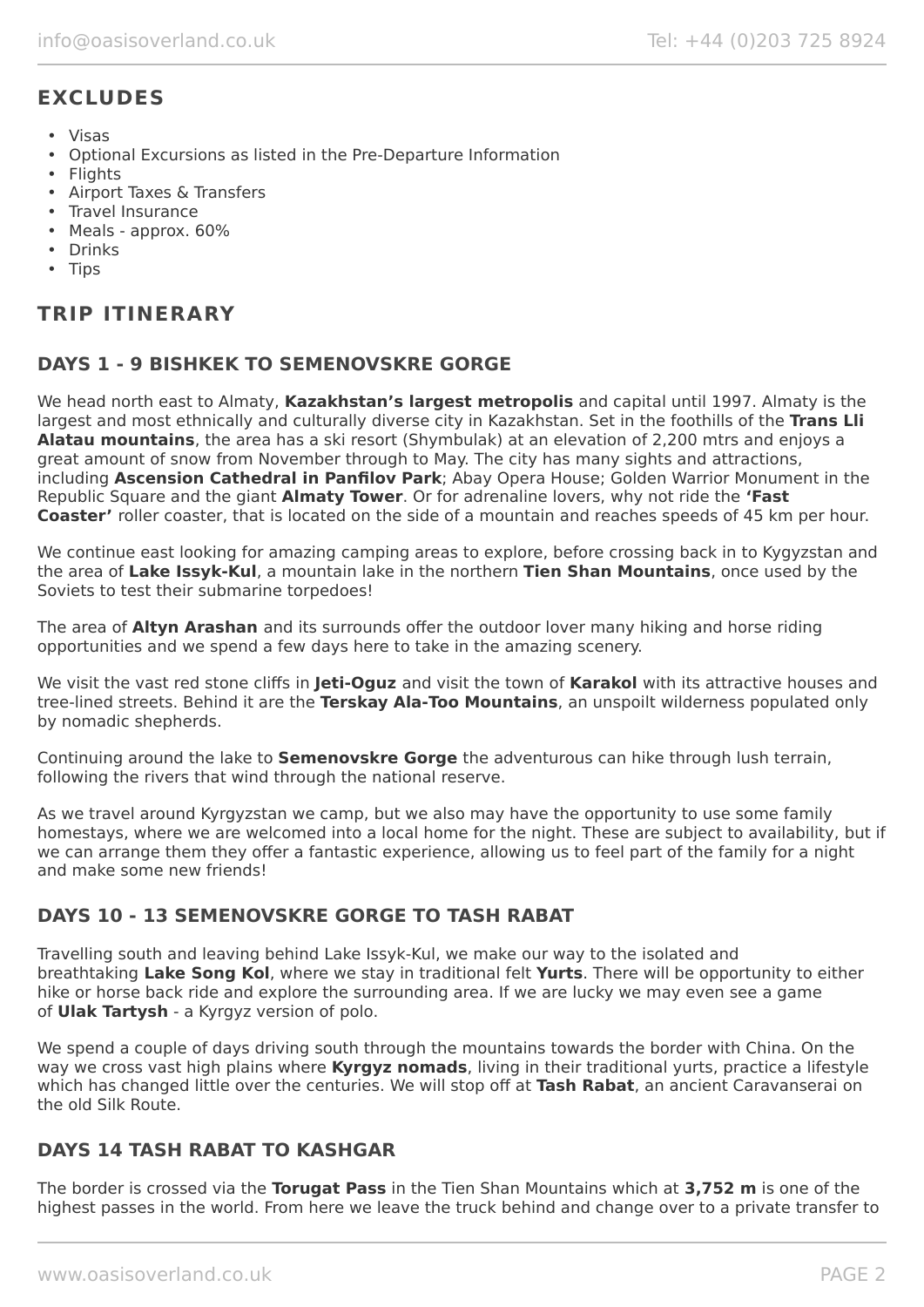the border, where our Chinese Guide and new Oasis Leader will be waiting, before driving down the pass to **Kashgar.**

## **DAYS 15 KASHGAR**

Using the public buses around **Kashgar**, we have a full day guided tour. Kashgar is home to one of the last remaining statues of Chairman Mao, still standing in a watchful gaze across the People's Square. Other highlights we hope to see are **Apak Hoja Tomb**, a beautiful example of Uyghur Islamic Architecture; **Id Kah Mosque**, the largest Mosque in the whole of China; **Handicraft Street** where we can view pots being made, traditional musical instrument workshops and wood craftsmen at work. If we are lucky enough to be in Kashgar on a weekend, we will endeavour to visit the Sunday **Livestock Market**.

## **DAYS 16 - 20 KASHGAR TO LHASA**

We take the overnight train to **Jiayuguan** and get our first glimpse of the **Great Wall of China!** We have time to explore in the afternoon and we will overnight here.

Our next train journey takes us to **Dunhuang,** a city on the edge of the Gobi desert which is situated at a point of vital strategic and logistical importance, on a crossroads of 2 major trade routes on the old Silk Road. We visit the famed **Mogao Grottoes** (also known as the Qianfodong - the **Caves of the Thousand Buddhas**). This honeycomb of caves was constructed from the 4th to the 14th centuries, and has an astonishing collection of 492 caves, which are one of the world's richest treasure houses of Buddhist sutras, murals and sculptures.

We also take a trip to the edge of the oasis to **Ming Sha Hill** and the **Crescent Moon Pool**. Spring water trickles up into a depression between huge sand dunes, forming a crescent-shaped pond. Here we will be able to scramble up and slide down one of the giant dunes and there is the opportunity to ride on a **Bactrian camel** (the two humped variety) over the sand dunes.

Boarding our **night train**, we travel further East to **Lanzhou,** where we change trains and journey on to **Lhasa**.

## **DAYS 21 - 25 LHASA TO SHIGATSE**

**Tibet**, once home to the Dalai Lama. At 3,490 metres, Lhasa is one of the highest cities in the world. We will have time in the afternoon to relax and acclimatise to the altitude.

We have a full day to explore this interesting city, with our **Tibetan guide**. Must see sights are the **Jokhang Temple, Barkhor Square** and the stunning **Potala Palace**. We hope to also visit the **Sera Monastery**, where from mid afternoon monks still debate with the aid of flamboyant arm movements!

Boarding our private bus, we cross the mighty **Gampala Pass (4790 metres)** and we get our first glimpse of **Yamdrok Tso Lake**. The lake is surrounded by many snow capped peaks and in the distance, and on a clear day, you can see Holy **Mount Nyenchen Khangsar**, (7191m).

On arrival in **Shigatse** we visit the home of Panchan Lama - **Tashilunpo Monastery. Financed by local nobles, the Monastery was founded in 1447 by the 1st Dalai Lama.** We overnight in **Shigatse.**

## **DAYS 26 - 28 SHIGATSE TO GYANTSE**

Continuing on our bus journey we arrive at **Rongbuk Monastery**, which is situated at 4980 metres and is claimed to be the highest Monastery in the world.

Our accommodation tonight will be very basic, but (weather allowing) the views of **Mount Everest** will more than make up for any discomfort.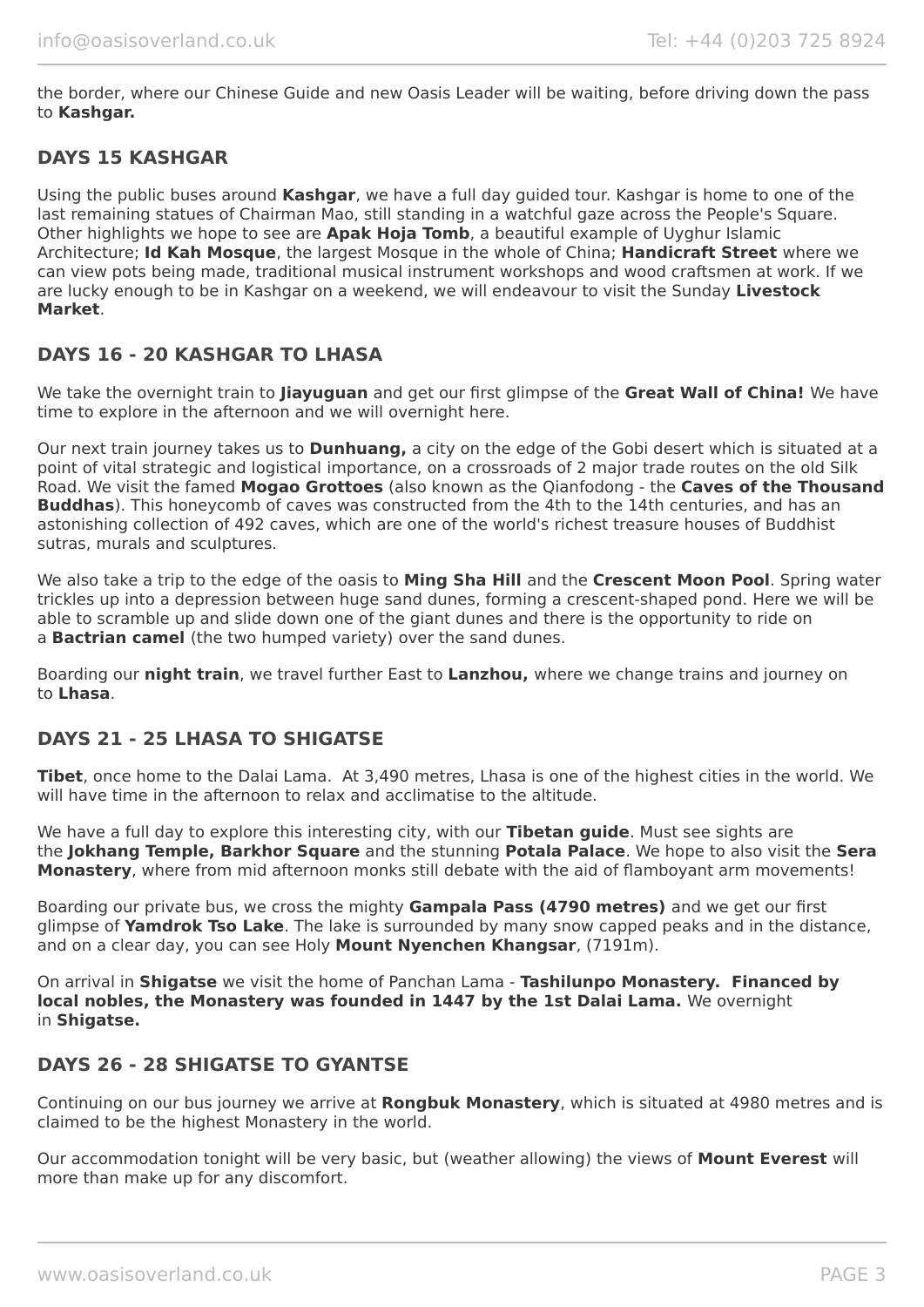We visit **Mount Everest Base Camp** hoping for a glimpse of the peak, before driving to Tingri, a stopping point on the **Friendship Highway**, for our overnight stay.

We continue on the Friendship Highway to Gyantse, where there is the option to visit **Pelkor Chode Monastery and Kumbum Stupa**. The Kumbum, which was built in 1497, is particularly interesting as the structure contains some 76 chapels through 9 levels. We overnight in **Gyantse**.

## **DAYS 29 - 31 GYANTSE TO XI'AN**

Once again we cross the mighty **Gampala Pass**, with time to visit **Yamdrok Tso Lake**, before heading back in to Lhasa to catch the high altitude train to Chengdu.

This is one of the **world's classic train routes** and will take us almost 2 days to complete! It was said a track could never be built at such high altitude or across such a landscape, but the Chinese have managed to achieve it! We will see snowcapped peaks, turquoise plateau lakes and grazing yaks from our window.

We arrive in **Chengdu** in the early morning and transfer to our hotel, where we will be based for 2 nights.

Our next stop will be the **Panda Sanctuary** where we can see these gentle giants. The Sanctuary was created in the 1980's to house six sick Panda's and has become one of the most important centres for Panda breeding research in the world.

We take the fast train to **Xi'an** and have an afternoon to explore the city. Xi'an is well known for its food and nightlife and there are some attractive restaurant districts to wander around in the evening.

## **DAYS 32 XI'AN**

Highlights in Xi'an you may wish to see are the **Giant Wild Goose Pagoda**, the **Bell and Drum Towers** or maybe check out the well preserved **City Walls**, dating back to the Ming Dynasty.

The Museum of **Terracotta Warriors** and Horses is probably the most famous, and there will be time for a visit if you wish to see them. These are the most significant archaeological excavations of the 20th century and work is ongoing at this site. Upon ascending the throne at the age of 13 in 246 BC, **Qin Shi Huang** began work on his mausoleum - before becoming the first Emperor of China. It took 11 years to finish and it is believed he built this vast terracotta army to accompany him into the afterlife. The museum covers over **16,000 sq metres** - with armies of soldiers and their horses arranged in lines under a giant aircraft hanger type roof. There are over **7,000 figures** and it really is a remarkable sight.

## **DAYS 33 - 35 XI'AN TO BEIJING**

From **Xi'an** we begin our last journey - by **train to Beijing.** After our 15 hr train journey - we will have the chance to explore China's capital and soak up the atmosphere. Beijing is a heaving, thriving place, an economic power house of Asia, and the cultural centre of China. We include a **trip to visit the superbly preserved section of the Great Wall,** before enjoying our last night party in some of the many bars and clubs in the city.

There is so much to see in Beijing so we recommend staying on for a few days to see all the main sights and also to relax. Well known places to visit here include the largest central square in the world - **Tian'anmen Square, the Forbidden City**, as well as the largest sacrificial complex in the world, the **Temple of Heaven**. You will also see the towering skyscrapers and the endless stream of traffic. Nowhere else on earth will you find such a variety of gourmet Chinese restaurants offering the very best of the eight different styles of Chinese cuisine as well as western style dishes. Then there is of course the shopping, and there are countless shopping malls and markets all over the city to pick up cheap Chinese made products. The nightlife too is worth exploring and there are plenty of pubs and clubs to visit before flying out or continuing on with your travels.

Your trip ends after breakfast on the last day of your tour, and we suggest allowing extra time to explore the city at your leisure (depending on the length of your visa).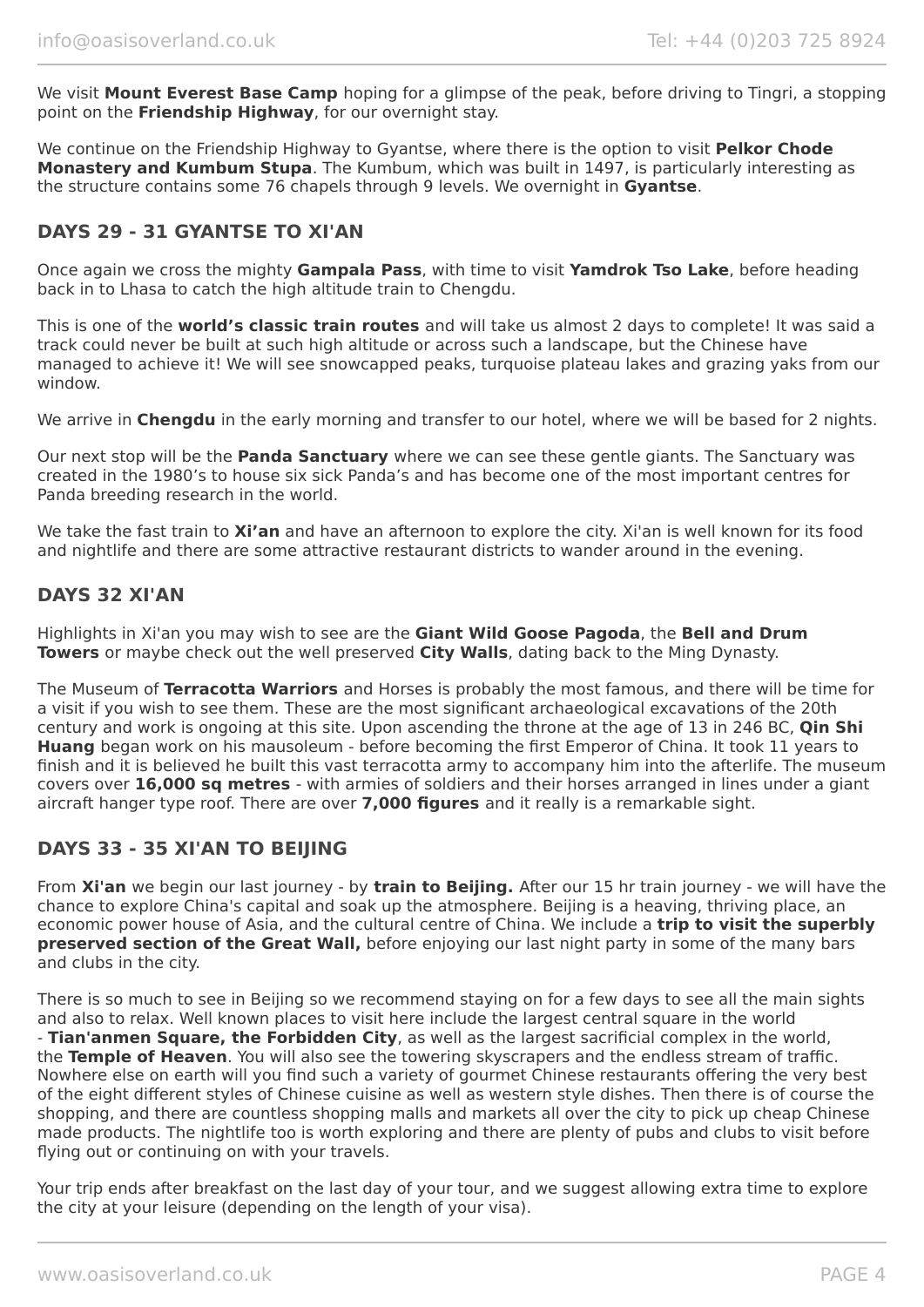# **ESSENTIAL INFORMATION ABOUT YOUR TRIP**

## **ARRIVAL & ACCOMMODATION**

**Trip Joining Point:** Interhouse - Bishkek **Start Time Day 1:** 08:00 **Address:** 91/1 Manas Ave, Bishkek **Telephone:** +996 705 123 456 **Website:** [www.interhouse.life](http://www.interhouse.life/) **Email: [bishkek@interhouse.life](mailto:bishkek@interhouse.life)**

All prices listed are approximate and subject to limited availability.

| <b>Room Type</b> | <b>Price</b> | <b>Description</b>            |
|------------------|--------------|-------------------------------|
| Dorm             | US\$15.00    | Per person, shared facilities |
| Double/Twin      | US\$45.00    | Per Room, shared facilities   |
| Double/Twin      | US\$50.00    | Per Room, en-suite facilities |

#### **The trip starts from the Interhouse at approximately 8am on the morning of Day 1 of your trip.**

The hostel is situated in a quiet place in the centre of Bishkek, just a 10 minutes walk from MosSovet (crossing of central streets Moskovskaya and Sovetskaya).

#### **PRE-TRIP ACCOMMODATION:**

We provide a free service for booking pre-trip accommodation and airport transfers. Just log in to **[My](https://oasisportal.eecsoftware.com/login.php) [Oasis Account](https://oasisportal.eecsoftware.com/login.php)** and select the accommodation / transfer required, or contact us direct. We will require your flight number, arrival time, and arrival date so please ensure this information is forwarded to us as soon as you have booked your flight. Please book this service as soon as you have booked your flight and no later than 6 weeks prior to departure, after which a late booking fee will apply. If you have booked through a travel agent you will not have an account allocated, so please contact your agent to request pre-trip accommodation and airport transfers.

Double, twin, and triple rooms will be provided subject to availability, where requested. However when not available we may need to book other rooming arrangements, and will fit these as closely as possible to your request. Those travelling solo will be put in shared rooms to reduce the costs to them, which may be dorm rooms or twin/triple shares with other Oasis Overland travellers. Single rooms may be available in some cities for solo travellers, and we will arrange this for you on request, subject to availability.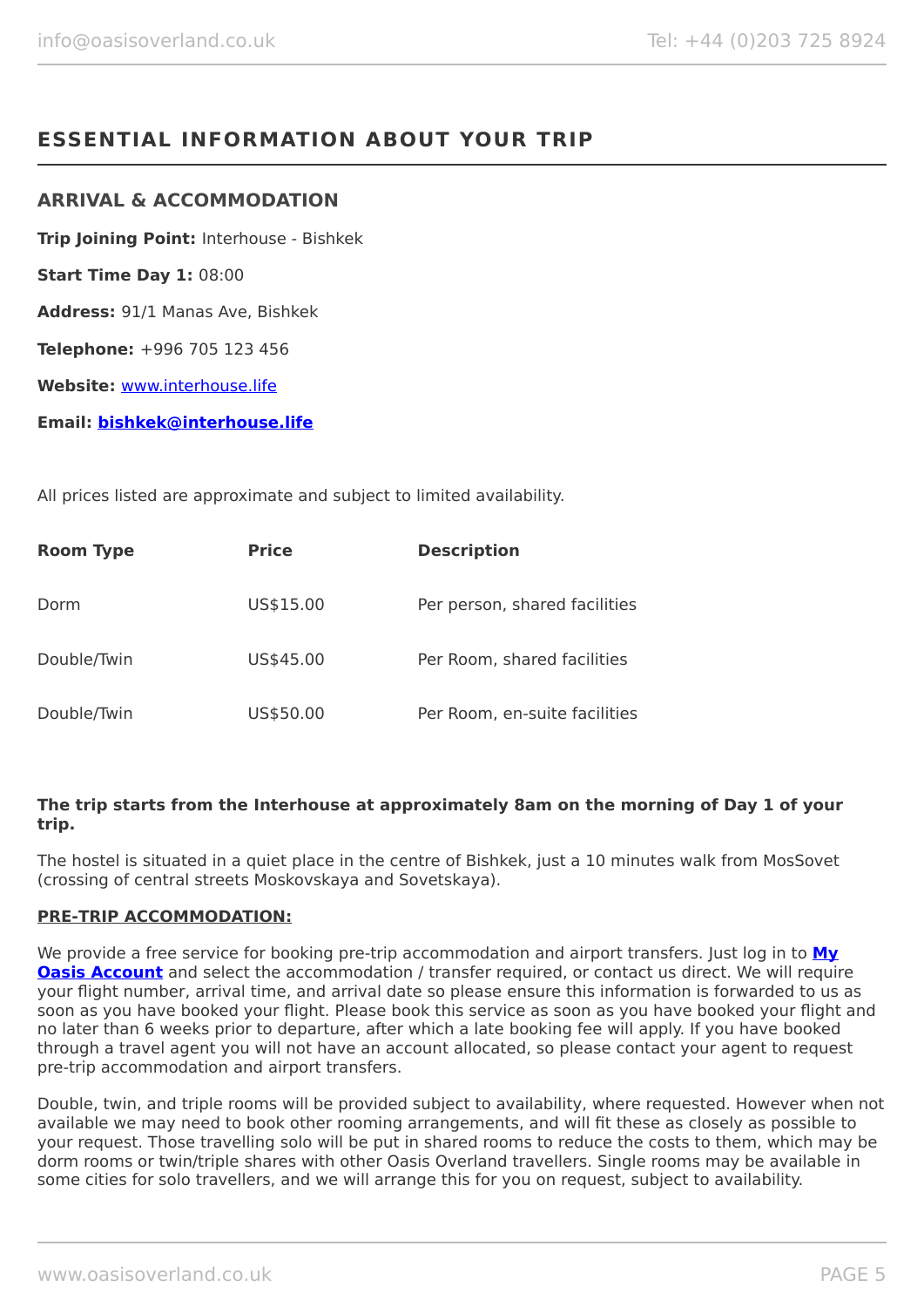If you are arriving early in the morning and you would like to check in immediately, you may have to reserve your room for the previous night to ensure direct check in, otherwise you may have to wait until normal check in times (usually 1pm to 2pm).

Accommodation costs for any additional nights are payable direct to Interhouse City Centre Hostel on arrival, in Kyrgyzstani Soms or US dollars.

### **AIRPORT TRANSFERS:**

#### **Airport Transfer Costs:** Approximately \$30 USD

Transfer costs are per person and are payable to the transfer representative on arrival. On arrival into Bishkek airport you will be met by a local representative who will take you to the group joining Hotel. The driver will have your name on a sign with Novi Nomad. If you have not arranged an airport transfer there is a taxi rank outside of the airport, expect to pay approximately \$30 USD.

We recommend to change some currency into Kyrgyzstani Som in the airport at an ATM's, rates in town for changing cash are better than at the airport.

## **PRE-DEPARTURE MEETING**

There will be a pre-departure meeting in the starting hotel the night before the start of the trip, usually around 6:00pm. There will be a notice in reception advising the exact time and here your crew will explain how the day to day running of the trip works. Your Tour Leader will **collect your Local Payment** money as well as 2 photocopies of your **passport information page**, **insurance policy details** with policy number and confirmation that the duration will cover you for the entire trip and a **24-hour emergency assistance** telephone number. It is essential that you attend this meeting - please let the UK office or your tour leader know if you are unable to do so.

## **POST TRIP ACCOMMODATION AND AIRPORT TRANSFERS**

Post-trip accommodation can be arranged with your Tour Leader during the trip or directly with the hotel on arrival. The return airport transfer can be arranged through your hotel / hostel and is not included, it is at your own expense. We regret these services cannot be arranged via the Oasis office before departure.

## **FLIGHT INFORMATION**

**Starting in Istanbul -** If you plan to collect your Iranian visa in Istanbul, we recommend that you arrive at least five working days before your trip departure date and take in to account any days the embassy/ consulate may be closed (holidays, weekends etc)**.**

**Starting in Tbilisi, Bishkek or Dushanbe -** Please note that our trip leaves the city on Day 1 - we recommend arriving a day or two earlier if you wish to make the most of the sights and attractions of the relevant city and surrounding areas.

**Starting in Ashgabat -** Because of restrictions on tourism in Turkmenistan, we advise arriving no earlier than the day before the trip begins. Please note that pre-trip accommodation in Ashgabat must be booked and paid to Oasis Overland before travelling.

**Return flights** must be booked for at least the day AFTER the trip is due to end, but flexible tickets are best in case of unforeseen delays. You may wish to allow some extra time to explore your departure cities.

#### There are many online flight search engines such

as **[www.skyscanner.net](http://www.dpbolvw.net/click-5720161-10639348)** or **[www.ebookers.co.uk,](http://www.ebookers.co.uk/)** flights can also be booked direct with airline websites or through travel agencies. Please inform us of your flight details through your online account, as airport transfers can be arranged for various trips.

**One way ticket** - If you intend to travel on a one way ticket to meet up with one of our trips, without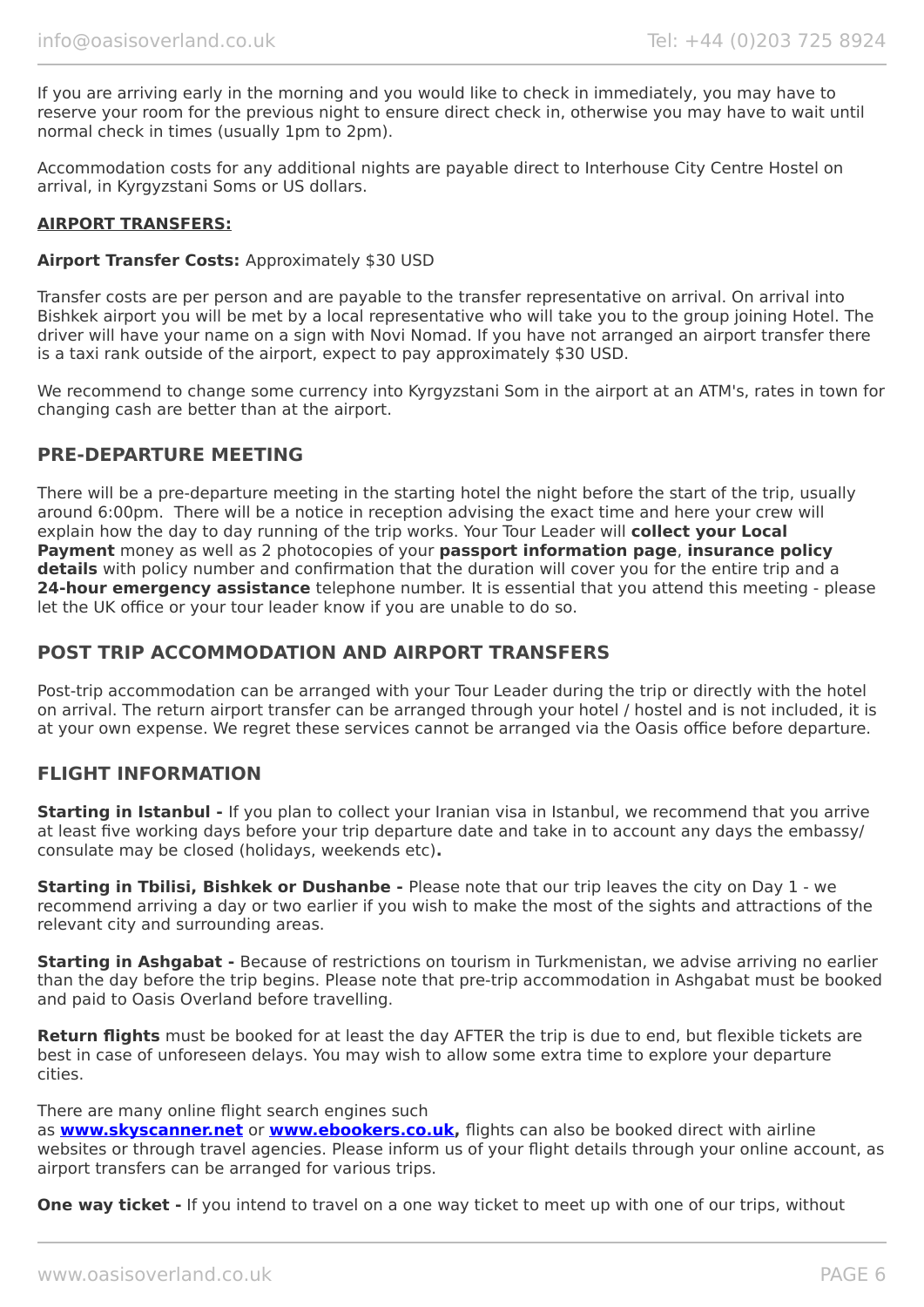possessing an onward flight ticket - we recommend that you have a copy of your payment confirmation/ receipt (that you will be sent at time of your balance payment) available at immigration to assist easy entry.

**Departure Taxes -** Please check with your Travel Agent or Airline if your flight ticket already includes a departure tax payment out of the country. If it does not - please budget for approx US\$30 to \$70 USD - to be paid in US\$ only.

## **PASSPORTS**

Your passport must be valid for at least 6 months AFTER your trip finishes. This is a general requirement for all of the countries we travel to on our trips.

If you have dual nationality you can only use one passport for the entire trip. It is your responsibility to ensure you have all the relevant visas you require.

Please bring 2 photocopies of your passport details to give to your tour leader.

As a guideline, you will need at least 1 blank page per country in your passport after you have obtained the relevant visa's before your trip commences.

## **VISAS**

The information below is to be used only as a guide and may change without prior notice. It is advisable to contact the relevant embassy in plenty of time before the trip departs to check the current visa requirements**.** It is **your responsibility** to ensure you have all the relevant visas you require**.**

#### IMPORTANT: **Once you have booked this trip, please contact the office for information on your Visa Document Pack.**

To acquire all the necessary visas before travelling it may be necessary to submit your passport to a number of different embassies at different times and the timings of supporting documents being processed can be unpredictable, so we recommend you remain in your home country for two months before starting your Oasis Overland trip. If you are travelling beforehand, please contact us.

#### **Visas must be paid for in USD cash ONLY when obtained on the trip.**

Most of the countries we travel through in Central Asia require a visa. Prior to departure you will be provided with full and comprehensive information that will guide you through the process and give you all the tools you need to help get your visas. Visas for trips in South East Asia can be obtained either en route or at the border.

All information given pertaining to visas is given in good faith and is accurate, to the best of our knowledge. The rules and timings for obtaining each visa can vary enormously from one embassy to the next, and the processes and requirements can and often do change overnight and without prior notice. Please allow time for unexpected delays and be regularly contactable in the months running up to your trip - we will need to be able to be in touch with you.

We will do everything we reasonably can, in liaison with our strong support network of local operators and agents, to help you get all your visas in time and with minimal inconvenience and cost. But please remember it is ultimately your own responsibility to check the visa requirements for your nationality with the relevant authorities and officials and to ensure you have all the necessary valid documents for your trip and we offer no guarantees that your applications will be successful; these decisions are ultimately in the hands of the officials in the various countries we visit. We have no influence over their decisions.

| <b>Country</b> | <b>British</b> | Aust | <b>NZ</b> | <b>S.African</b> | <b>USA</b> | <sup>1</sup> Canadian |
|----------------|----------------|------|-----------|------------------|------------|-----------------------|
|                |                |      |           |                  |            |                       |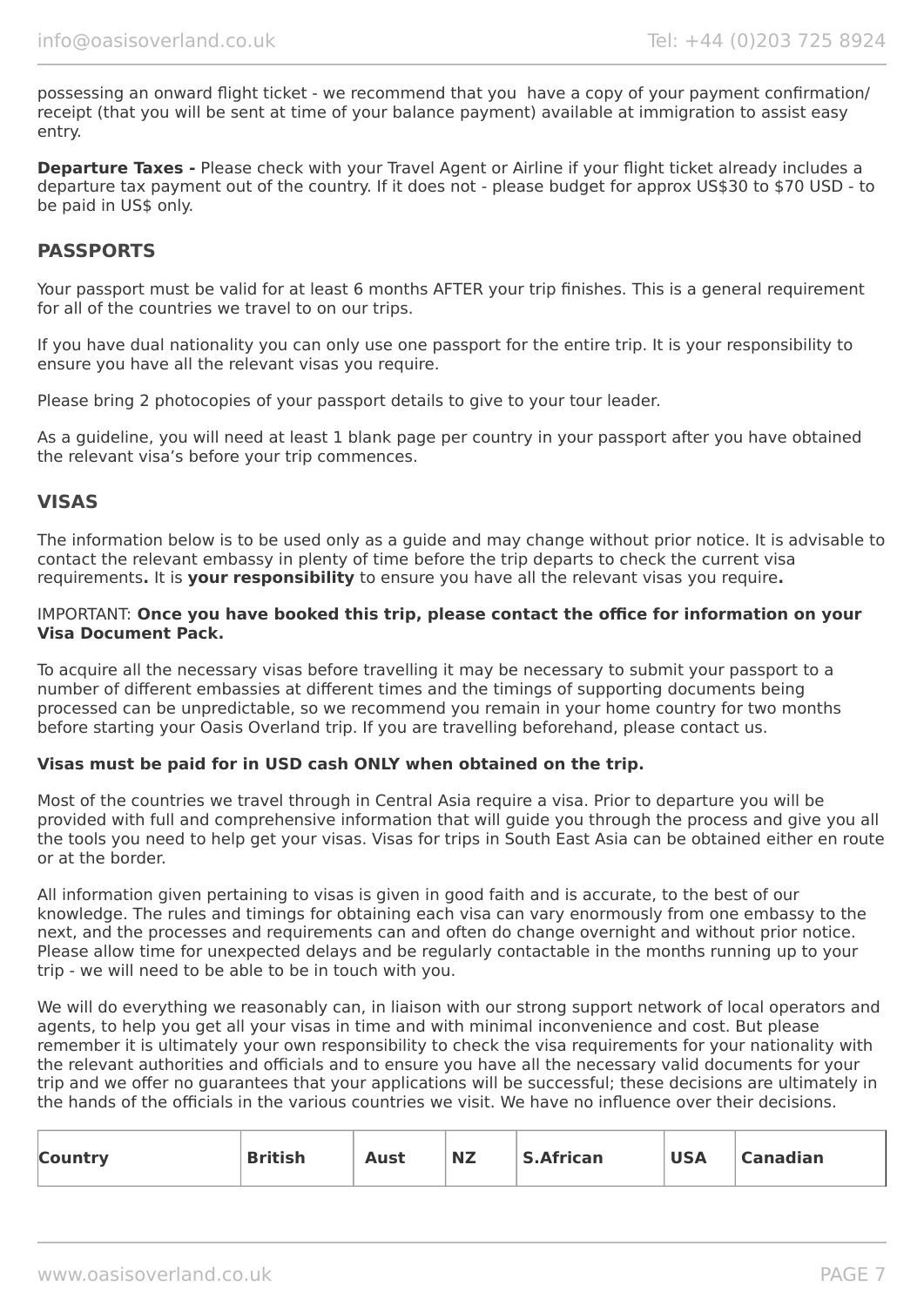| <b>Turkey</b>       | £15  | E45  | Free | £15  | £15  | E45  |
|---------------------|------|------|------|------|------|------|
| <b>Azerbaijan</b>   | £20  | E20  | E20  | £20  | E20  | E20  |
| Georgia             | Free | Free | Free | Free | Free | Free |
| <b>Armenia</b>      | Free | £5   | £5   | Free | Free | Free |
| <b>Turkmenistan</b> | £80  | £80  | £80  | £80  | £80  | £80  |
| <b>Uzbekistan</b>   | Free | Free | Free | £40  | \$20 | Free |
| <b>Kazakhstan</b>   | Free | Free | Free | £35  | Free | Free |
| <b>Tajikistan</b>   | £70  | £70  | £70  | £70  | £70  | £70  |
| Kyrgyzstan          | Free | Free | Free | £40  | Free | Free |
| <b>China</b>        | £150 | £150 | £150 | £150 | £150 | £150 |

An informative and well-written independent guide to Central Asia visas can be found at **[www.caravanistan.com.](http://www.caravanistan.com/)**

## **China**

All nationalities must obtain a **Chinese visa in advance**, before joining the Oasis trip. This needs to be obtained through a Chinese embassy or consulate.

To apply for your visa for China you will be required to obtain a Letter of Invitation (LOI). Once you have received the LOI you will be able to apply for the visa at the relevant consulate. Oasis Overland will provide you with the LOI included in your trip price.

Details for the LOI process and visa application will be emailed to you a few months before your trip departs. Cost will depend on the embassy in which you apply for your visa, approximately \$210 USD.

#### **Kazakhstan**

Passport Holders from UK, Ireland, Australian, New Zealand, USA, Canada and most EU countries will not require a visa to enter Kyrgyzstan.

Passport Holders from other countries, will need to check the current visa requirements with the relevant consulate, and whether you need to obtain the visa in advance.

## **Kyrgyzstan**

Passport Holders from UK, Ireland, Australia, New Zealand, USA, Canada and most EU countries will not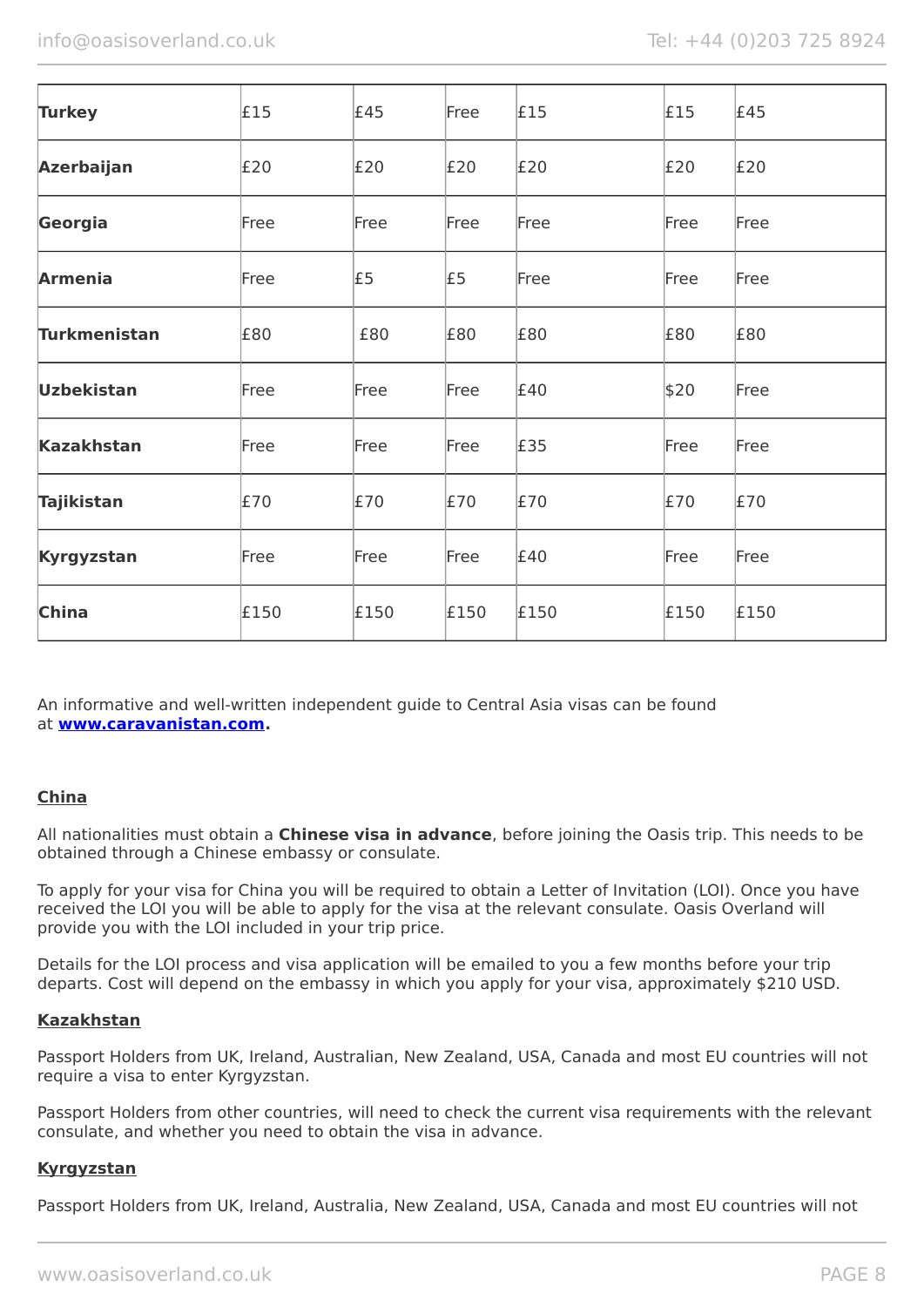#### require a visa to enter Kyrgyzstan.

Passport Holders from other countries, will need to check the current visa requirements with the relevant consulate, and whether you need to obtain the visa in advance.

### **Tibet**

An Additional permit is required and applied for through Oasis (included in the trip price).

## **VACCINATIONS AND HEALTH**

It is possible that you may require some vaccinations for your trip, depending on the areas that you are visiting. As we are not medically trained, we are unable to give detailed advice on vaccination requirements, so please use the information below as a guide only. We have worked closely with **Nomad Travel Clinics** for many years and they offer Oasis travellers a **10% discount** on vaccinations, antimalarial drugs, first aid items, clothing and equipment, just enter discount code OASIS1000 at **[www.nomadtravel.co.uk](http://www.nomadtravel.co.uk/)**. Alternatively you can check out the **[fit for travel website](http://www.fitfortravel.scot.nhs.uk/home.aspx)** for more travel health information or consult a reputable travel clinic or your GP for information and advice. We suggest that you allow at least 8 weeks to get all your vaccinations.

**Yellow Fever** - Being vaccinated against Yellow Fever and having a valid certificate and a photocopy is deemed compulsory in many countries we visit, especially at certain borders and are needed if you are entering from an infected country. You can view a list of countries requiring a certificate through the World Health organisation **[http://www.who.int/ith/ITH\\_country\\_list.pdf](http://www.who.int/ith/ITH_country_list.pdf)** 

**Rabies** - Vaccinations are regularly recommended for some of the countries that we travel through especially if time and money are not a deterrent.

**Malaria** - In some of the areas we visit there is a risk of contracting Malaria. You must be aware that whatever malaria prophylactics you are taking, they only offer partial protection. They must be coupled with your own physical efforts against being bitten - which is the best prevention. Malaria-carrying mosquitoes come out at sunset so from this time you should wear long sleeves and trousers. Exposed skin, especially ankles, should have insect repellent containing 'Deet' applied to them. Your crew will advise on where the worst affected areas are on the trip. There are a number of prophylactic malaria treatments on the market & requirements change. It is also wise to take a sample of whichever prophylactic you choose, a few weeks before you leave. This way you may determine early on if you have any adverse reactions so you can change the regimen if necessary. Please consult a reputable travel clinic or GP for advice. For more information

visit **[www.nomadtravel.co.uk](https://www.nomadtravel.co.uk/) or [www.fitfortravel.scot.nhs.uk](http://www.fitfortravel.scot.nhs.uk/)**

**Altitude sickness** - This is caused by thin air (due to lack of oxygen) and can affect anyone arriving at high altitude (above 3000mtrs). The symptoms are headaches, dizziness, shortage of breath and possibly nausea. To avoid this or alleviate the symptoms make a point to acclimatize by arriving into a high altitude destination a few days early and make sure you do not over exert yourself, rest for a few hours, avoid drinking alcohol, smoking, large meals and drink plenty of water.

As we are travelling mostly by land (as opposed to flying into a high altitude location) we should acclimatise gradually, and so avoid 'soroche', mountain sickness.

**Dengue** - Unlike the malaria mosquito, which bites at night, the dengue carrying mosquito bites during the day. Some areas we travel to do have occasional outbreaks & it is therefore advised that you take care not to be bitten during the day as well as at night. There is no vaccine available.

**Opiates and Prescription Medicines in Central Asia** - Please note that all opiates and their derivatives are highly illegal in Central Asia, particularly Turkmenistan and Uzbekistan. Any products containing opiates, such as codeine or co-codamol are illegal and if you are found in possession of them you may be arrested as a drug-trafficker. Ensure that all personal medication is clearly labelled. If you are travelling with prescribed medicines you will need to have a copy of the signed doctor's prescription with you.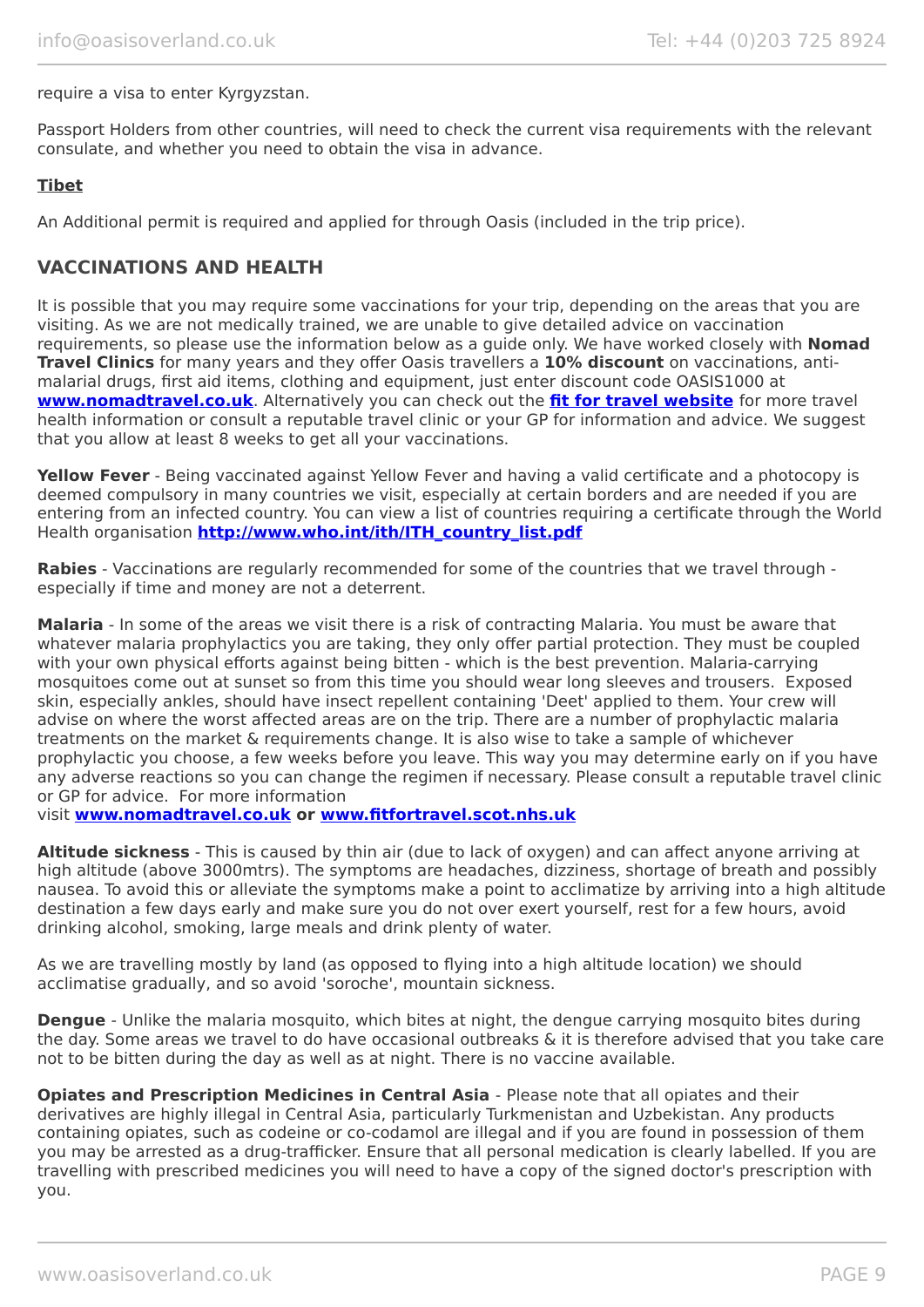These rules can change without notice, so if you have any queries it is advisable to check travel advice provided by the **[British Foreign and Commonwealth Office,](https://www.gov.uk/foreign-travel-advice/uzbekistan/entry-requirements) which provides specific information for each country on the latest requirements.**

## **TRAVEL INSURANCE**

It is a compulsory requirement that you have adequate travel insurance before you join any Oasis Trip & at the very least are insured for all necessary medical & repatriation costs incurred.

You will be asked to provide the following details in **My [Oasis Account](https://oasisportal.eecsoftware.com/)** if you have not already done so: travel insurance name, insurance policy number & insurance emergency telephone number. You will also be required to give a copy of your policy with this information to your Tour Leader on arrival with confirmation that the policy duration is sufficient to cover you for the entire duration of your trip. It is also wise to leave a copy of your insurance policy with a friend or relative for safe keeping.

We believe that your safety and holiday enjoyment are very important. It is a mistake to think that "it will never happen to me". It is also very important that you are covered for all the activities that you may wish to undertake while on our trip. It is extremely important that you check the full extent of your cover related to 24 hour Medical Emergency Assistance. In the event of you needing medical treatment you want to know that you have the best cover available to you. Your policy should include adequate Medical Emergency and Repatriation cover as well as Cancellation, Baggage and Personal Liability cover. You need to be aware of EXACTLY what activities your policy covers you for. Please note that skiing is not usually covered in most insurance policies.

We offer tailor made Overland Adventure Travel Insurance that covers most of the adventure and sporting activities on our trips.

For further information on the insurance we offer, the activities covered and costs, check out the **[Travel](https://www.oasisoverland.co.uk/travel-insurance) [Insurance](https://www.oasisoverland.co.uk/travel-insurance)** section of our website. You can purchase our insurance by logging into **[My Oasis Account](https://oasisportal.eecsoftware.com/)** and click 'Buy Insurance' or through the following **[link](https://www.campbellirvinedirect.com/oasisoverland/)**.

## **MONEY, BUDGETS AND LP**

#### **Local Payment (LP)**

**LP** is part of your overall trip payment and is the most cost effective and practical way to get hard currency to the Middle East and Asia to pay for a variety of your day-to-day local costs (i.e. all meals prepared by the group, campsite fees, gas, and certain activities listed in the brochure) which cannot be pre-paid from the UK. It is a guaranteed amount, set before your trip departs, and unlike 'group kitty' systems we will not ask you to contribute more once the trip is underway.

**Please note:** Your LP is payable to your Tour Leader on the morning of departure in US\$ Dollars CASH ONLY. Make sure that all your notes are in good condition. Old, torn or marked notes are often refused by the banks and we will therefore be unable to accept them either. Please do not bring all of your Local Payment in US\$100 notes and also make sure that they are post 2013 and do not have a serial number starting with CB**.**

#### **How to bring your currency?**

Past Oasis travellers have fed back that they have felt, as a general rule, it is best to bring your money in cash as a combination of Euros and US dollars. Euros are of course the best currency throughout Europe, Turkey, the Caucasus and Iran, and for all of Central Asia and China US dollars are favourable. Pre-paid travel currency cards are also an option if you are concerned about bringing all your money in cash but we advise bringing at least 50% of your money in cash. Some travellers worry about carrying so much cash with them, however all Oasis Overland trucks are equipped with an onboard safe for the security of your money and passport.

US dollars dated pre-2006 are not generally accepted so please ensure your notes are dated 2013 onward possible and are in a clean condition with no writing on the notes. Scottish pounds are usually not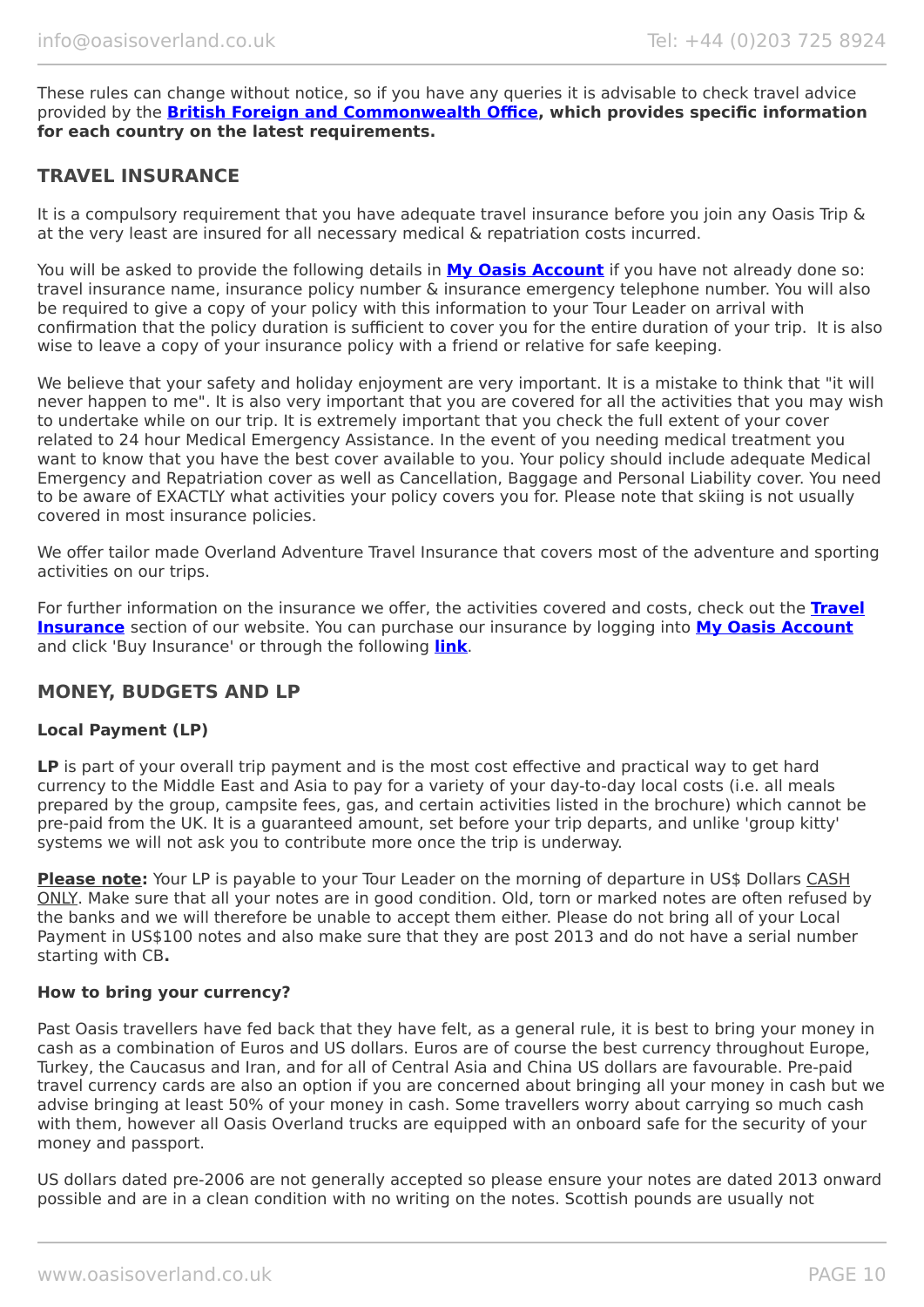#### accepted.

**Turkmenistan -** is a largely cash-based economy; in all of the country there are very few ATMs, all in Ashgabat, and these are often out of service. Credit/debit cards and pre-paid currency cards are very difficult to use. Please budget for your time in Turkmenistan entirely in US dollars cash. It is possible to change money in hotels and at bureaux de change at a set exchange rate.

#### **Spending Money**

From past traveller feedback, US\$150 to US\$200 per week should cover costs such as meals out (on average 50% are supplied), soft drinks and beers, email and communications, souvenirs and other general spending. Personal spending habits and budgets differ greatly from person to person. Budget on optional activities and visa costs separately (see visa section above and optional excursions page) and allow extra for your Local Payment contribution.

#### **Changing money**

Change your money only at banks, hotels, airports or official exchange bureaus. It is illegal to change money on the street, as these people will normally be opportunistic thieves or undercover police. Your crew will advise you where and when you can change money & with what means. It is also a good idea to have a small CASH emergency fund, to allow for the unexpected.

### **Credit and Debit Cards**

If using credit or debit cards (bear in mind these cannot be used in Turkmenistan) Visa is best; Mastercard and American Express have limited access through parts of Asia. Please note that usually you will be given local currency and NOT US\$ or £GB. We recommend that you inform your bank that you will be using your card abroad to avoid it being blocked.

#### **Pre-Paid Travel Currency Cards**

These cards are similar to normal Credit and Debit cards but they can be pre loaded with cash before you travel with a set amount allowing you to withdraw this cash using the card at normal ATMs. It is a more secure way to access cash on your trip, but again do not rely on these as your sole means of funds on a trip - (please refer to the ATM section). Several banks and companies now offer these cards, but be sure to look into the rates for withdrawing cash when making your decision. Pre-paid cards that use Visa are preferable to Mastercard, which can be difficult to use.

#### **ATMs**

These are available in most major cities along our route and allow you to withdraw local currency only. We discourage you from relying on your ATM card as a primary source of funds in case it is lost/stolen/ swallowed, or the machine isn't working. In some destinations we probably won't even see a bank or ATM for days on end. Even where do find them, they cannot always be relied upon - things change, and ATMs don't always work! Besides memorising your PIN, it is also important to be aware of your daily withdrawal limit and bank withdrawal costs.

#### **Tipping**

Is often expected and relied upon. It is often more than a reward for services well done, but, as wages are extremely low, it is an accepted means of supplementing an income. If you would like to leave a tip for any activity/individual, you could organize this as a group and give a tip at the end. A recommended amount for restaurants is usually 10% of your total bill and similar for activities. Some countries also add an extra Government tax on restaurant bills.

Because it can be difficult to know what to tip, and because it has such importance in some areas both economically and culturally, there may be times and activities for which your crew will make it clear what level of tipping is 'customary/expected'. They may also be quite enthusiastic or assertive in encouraging you to take account of these suggestions. This is motivated by the knowledge of how important tipping can be, and the offence or confusion that can be caused when local people are tipped poorly. In the end,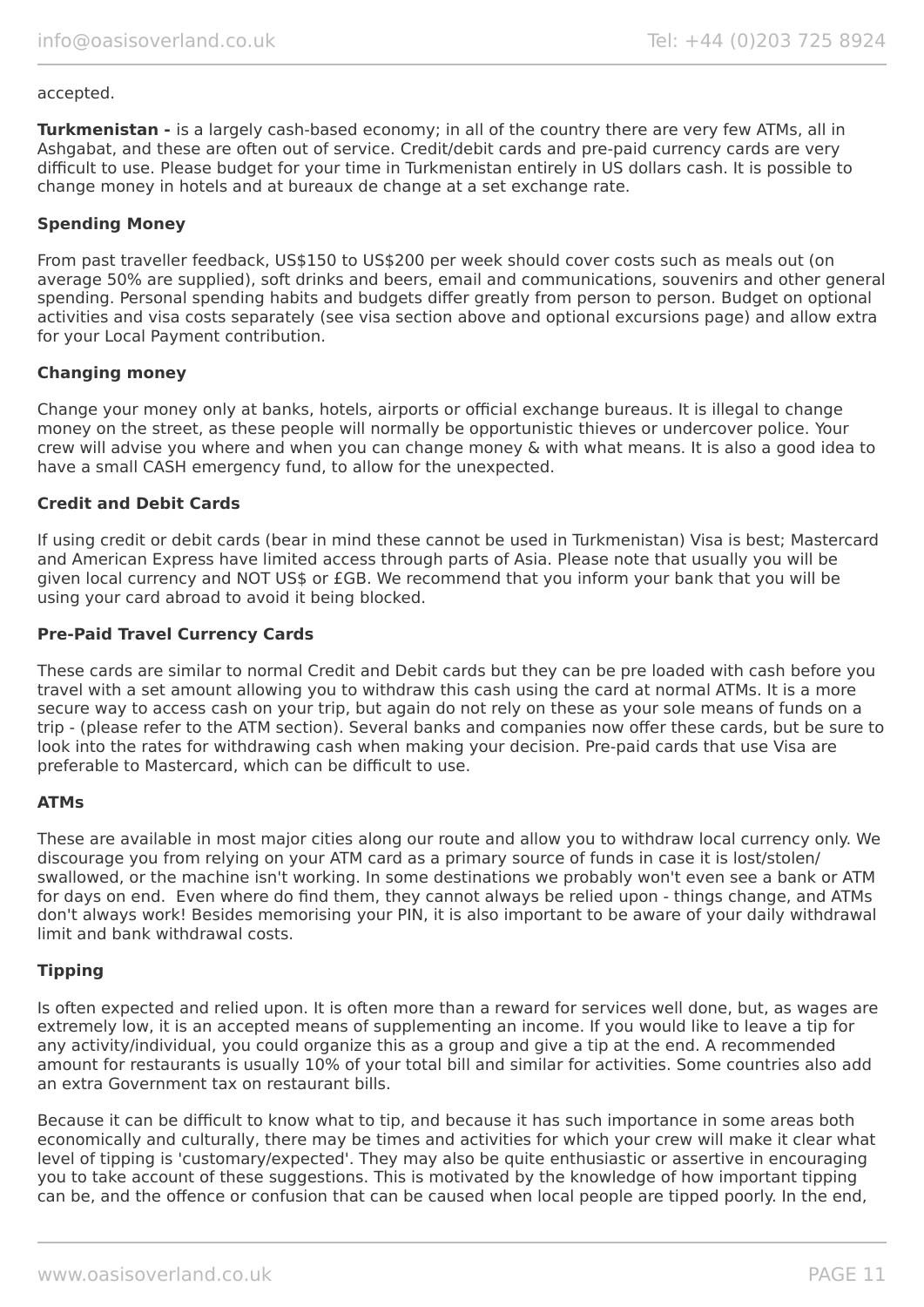tipping remains at the discretion of the individual, but our crew will continue to advise on normal or average rates, and we would ask you to carefully consider the economic or personal impact of being seen as 'under tipping'. We know that many who travel with us are on a tight budget, but ask you to consider that those we work with locally may also face financial hardship, and also work very hard to try to give you unrivalled service/ experiences.

As a very rough guide, we would suggest that you budget for an amount equal to 10% of the local payment for your trip, plus 10% of the cost of any of the listed optional excursions that you wish to do. The amounts you end up tipping may vary from a rigid 10%, but hopefully this will help you budget in general.

In the past we have been asked by travellers about tipping your Oasis Crew. If you choose to do this, it would be budgeted separately from the above. Our guys work very hard at making your trip a great travel experience. Working overseas can often be challenging and they are pretty much on call for you 24 hours a day, so it's appreciated as a thank you for hard work and good service, but of course not mandatory. Our suggestion is to budget around US\$1 a day.

## **CLIMATE**

You will experience a variety of climates and weather conditions in Asia. At times it can be **very hot**, with temperatures reaching 40°C or higher in the deserts of Turkmenistan, Uzbekistan and China. On the other hand, it can get **very cold**, dropping to -5°C or lower in the mountains of Kyrgyzstan and Georgia. Though much of the trip will pass through dry areas where rainfall is rare, you will also travel in regions that can have rainfall year-round or at times even snow. So it is important to bring suitable clothing and camping equipment for all conditions. **[View Central Asia Climate Chart](https://www.oasisoverland.co.uk/central-asia-climate-chart)**

The climate in South East Asia is tropical, with high temperatures and generally quite humid year-round with rainfall is common, especially in the afternoon. The rainy season lasts roughly from May to October, but even during this time of year the rains usually take the form of short, heavy showers.

## **WHAT TO TAKE**

The less you take the less you have to pack, wash & lug home & you can always pick up extras along the way. Most people make the mistake of bringing too much gear. Clothes washing or laundry facilities will be available at least once a week. You will be travelling in the heat & camping in the cold, so bring clothes for all climates; rough stuff is best. Pack according to season: allowing for extremes in temperature (from the constant baking heat in the dry season to the cold and occasional frost overnight in some areas) Make sure that you bring your gear in a traditional soft sided 70 - 90L rucksack or holdall - suitcases are not suitable. **Remember baggage is limited to 20kg per person plus one day bag.**

- Sleeping Bag 3 to 4 season bag, depending on season, & sleep sheet
- Foam sleeping mat or thermarest & repair kit
- Small day-pack or small bag to carry daily items
- Soft rucksack or holdall (NOT rigid suitcase)
- Water bottle for personal use we recommend Water-to-Go (see below Responsible Travel)

- One pair of trainers or boots
- Sandals/flip flops/jandals/thongs
- Underwear/socks
- T shirts/shirts
- Shorts/swimwear
- Jeans/trousers/jog pants/leggings

#### **Equipment Toiletries - Most available to buy on trip**

- Soap, shampoo, toothbrush/paste, antibacterial hand wash, lip balm & moisturiser
- Sun block 35 + after sun, hat & sun glasses
- Tampons (can buy in most places)
- Contraception

#### **Clothes Personal Effects**

- Camera with protective case, spare batteries, film/memory card
- Torch & spare batteries (head torch is best)
- Travel adaptor plug/charger (for cameras & mobile phone batteries)
- Money belt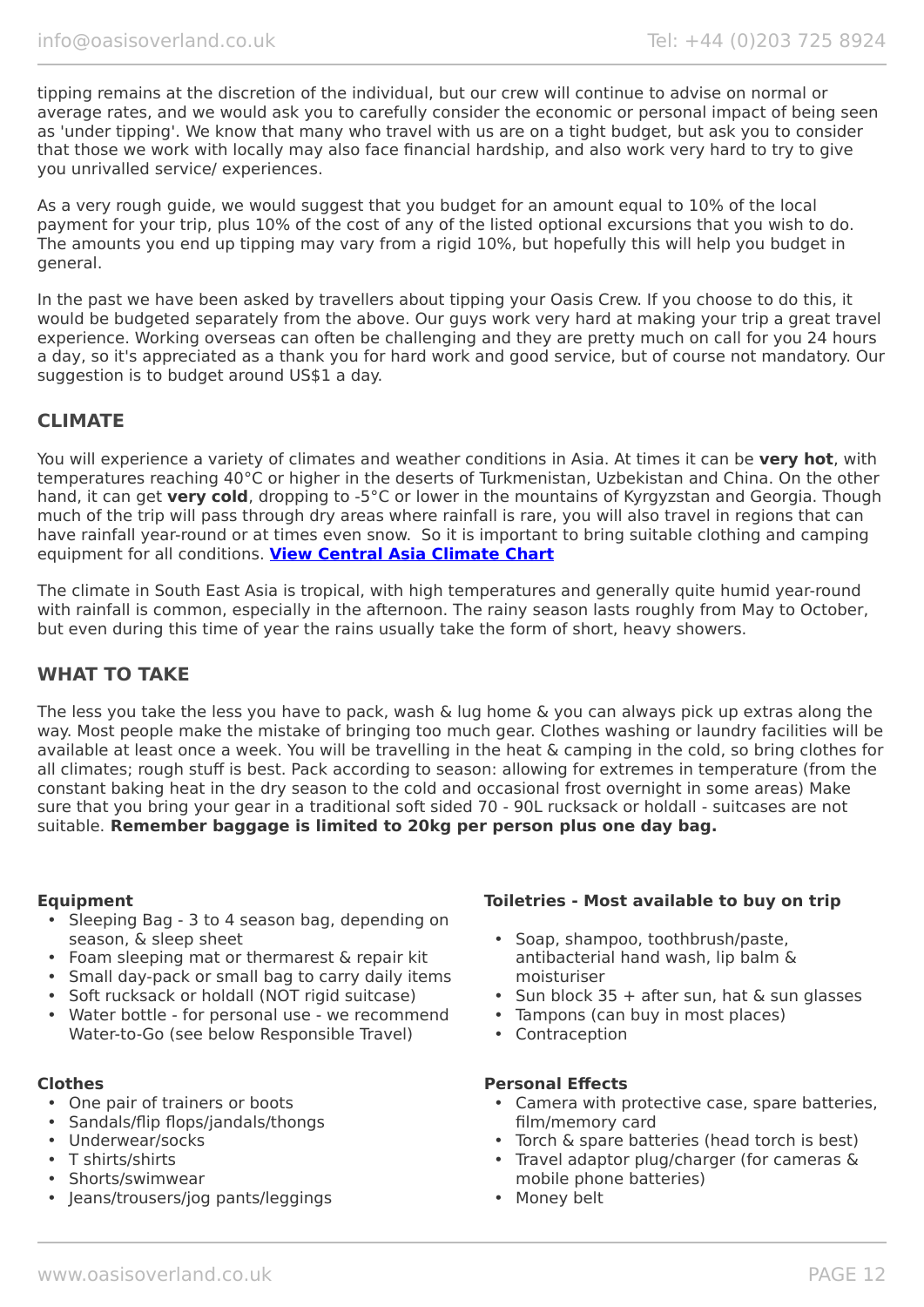- Skirt or dress
- Sweat shirt/jumper
- Jacket/fleece & waterproof jacket
- Personal stereo there is a stereo on the truck with iPod/MP3 adaptors
- Towel &/or sarong

**What to wear** - Keeping your arms, shoulders and legs covered will go a long way to prevent causing offence and hassle to yourself. This is true for men as well as women (especially in predominantly Muslim countries). Avoid wearing tight or revealing clothing, but generally on some beaches you can wear what you like. Attitudes range from fairly liberal in such places as the Mediterranean coast, to extremely conservative in some of the small towns elsewhere.

**Kyrgyzstan -** if your trip goes to Kyrgyzstan bear in mind that we mostly camp at high altitude and you can expect it to get very cold! Please bring warm clothing and a suitable sleeping bag for temperatures that may at times reach below freezing.

## **Recommended Medical Kit List**

- Antiseptic ointment/ Antihistamine cream & tablets
- Nurofen or equivalent painkiller
- Eye-drops/bath
- Anti-diarrhoea treatment
- A couple of bandages (elasticated & triangular)
- Re-hydration sachets/vitamin tablets
- Assorted plasters
- 1 Course of malaria treatment
- Some suitable antibiotics as recommended by your doctor for infected cuts or to treat severe dysentery
	- Malaria Tablets see Vaccinations & Health section
- Medication for personal allergies/asthma etc
- Insect repellent containing Deet

Even though our trucks are equipped with a comprehensive medical kit, we advise you to bring a small personal medical kit as our truck kit is not for general everyday use. It will also be your responsibility to carry your kit on included excursions and optional activities as some local operators may not have medical kits to hand.

# **PHOTOGRAPHY AND ELECTRICAL EQUIPMENT**

**Cameras (incl. Digital & Video Cameras) -** An easy to use 'point and shoot' will get you some good photos. For memorable shots, it may be worthwhile investing in an SLR camera, but be sure to get some practice in before the trip! Most towns and cities have internet cafes where you can download onto CD/ internet sites - but don't rely on it. Internet speeds can be slow for uploading photos to social media or the Cloud.

**Photography -** Be aware of your surroundings when taking photographs and filming. Some locations will be sensitive or have local laws banning photography. For example it is usually forbidden to use cameras at borders or around government buildings, military installations, bridges and airports or to take photos of local officials. If you do take photos or film where it is not permitted you may find yourself being questioned by irate officials who may decide to confiscate your camera or instruct you to delete all the images/footage on your device. If in doubt ask for permission, or if there is no-one to ask use some common sense.

**Drones -** As the use of drones becomes more common, countries throughout the world are gradually updating their laws and restrictions on usage. The specific regulations will vary from one country to another, so do check the UK Foreign and Commonwealth Office advice for the latest information. As with cameras, use your common sense if you do use a drone and avoid operation in sensitive areas. If you plan to bring a drone on your trip with us please contact us first to ensure there will be a suitable place to store it while on your trip.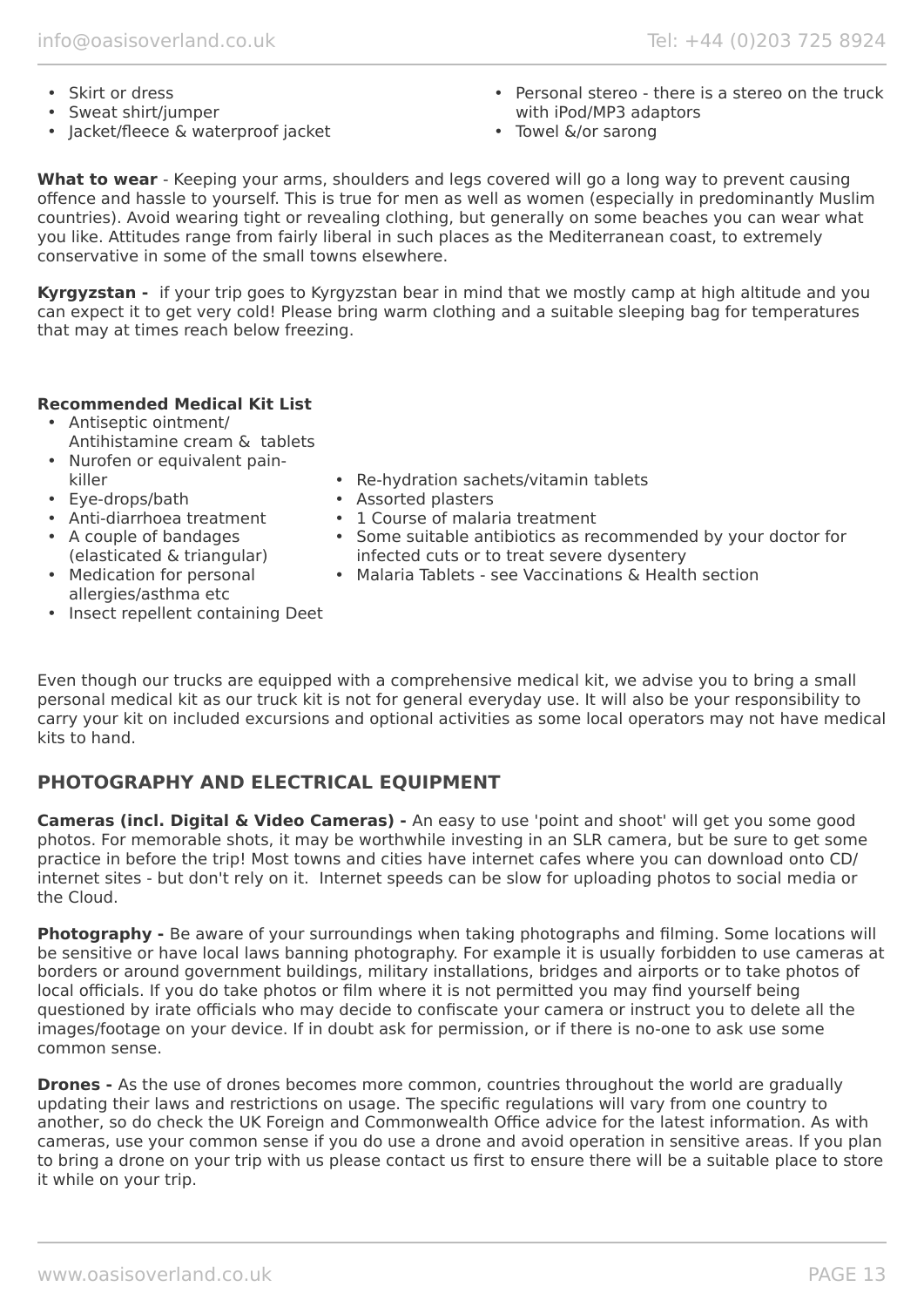**Electrical charging & power supply -** It may be difficult to find a power source for charging at times, so a spare battery is a must.

Consider a 12V in-car charger (our vehicles are equipped with a couple of 12 volt cigarette lighter charger sockets - truck trips only) or bring along your 230V mains charger and travel adaptor plug for use at some of the hotels, hostels and campsites we stay at.

NOTE: 12V - 230V inverters cannot be used on our vehicles because of the power drain they cause.

Log onto **[www.whatplug.net](http://www.whatplug.net/)** for information regarding the different electrical plugs and voltage used in each country.

## **CONTACTING HOME**

The internet and WiFi are available in many towns / cities you will visit. Do bear in mind that the connections can be unreliable and will not always be as fast as you are used to at home. If a lot of people try to use the internet at the same time the speed will be slower still, especially if trying to make Skype calls or upload photos / videos. During periods of the trip where we are wild camping, internet will be less common.

Some travellers choose to take an unlocked mobile phone with them and buy local SIM cards in each country, allowing them to use mobile data. If you particularly want or need regular internet access this may be a good option. Telephone calls can be expensive usually £1 to £5 for a three minute call.

**Online Diaries** - A great variety of free "travel blogs" are now available online, they are a good way of keeping relatives and friend up to date with what you are doing and a good place to upload photos, collecting messages as well as keeping a record for yourself.

## **RESPONSIBLE TRAVEL**

#### **Before you go**

- Remove unnecessary packaging before you go waste disposal facilities are often stretched or non existent in the places we visit. To avoid unnecessary pollution of local water supplies take environmentally friendly toiletries with you.
- Why not invest in a wind-up or solar-powered torch or media player before you travel or at least rechargeable batteries.
- Learn some of the local language and read up on the local history/culture before you go. You'll get so much more out of your trip.
- Why not pack some pens/pencils exercise books in your rucksack and they can be donated to a local school or project while you're away. You can also purchase these items cheaply, locally which will help local businesses.
- Take a sturdy water bottle with you from home that you can re-use throughout your trip. We carry large quantities of purified water with us on our Expedition vehicles and it is much better for the environment if you drink this, rather than purchase bottled water along the way. (It also saves you money).
- Water-to-Go: Oasis Overland have partnered with Water-to-Go to help reduce the number of plastic water bottles consumed during a trip. Water-to-Go is a filtration system that eliminates over 99.9% of all microbiological contaminants including viruses, bacteria, chemicals and heavy metals from any non-salt water source. Click here and enter the code OASIS15 to purchase your **[Water-to-Go](https://watertogo.eu/partnerships/oasisoverland/)** products at 15% discount. Water-to-Go will then donate a further 15% to Oasis Overland Charity projects.

#### **While you're travelling**

From experience gained in running trips, we have developed our own practical and manageable environmental policy which all of our crew practice on the trips we operate, and they will share this information with you at the start of your trip. We welcome your input on this, plus any new ideas you may have, to improve our existing procedures. As a guide here's a few tips to bear in mind.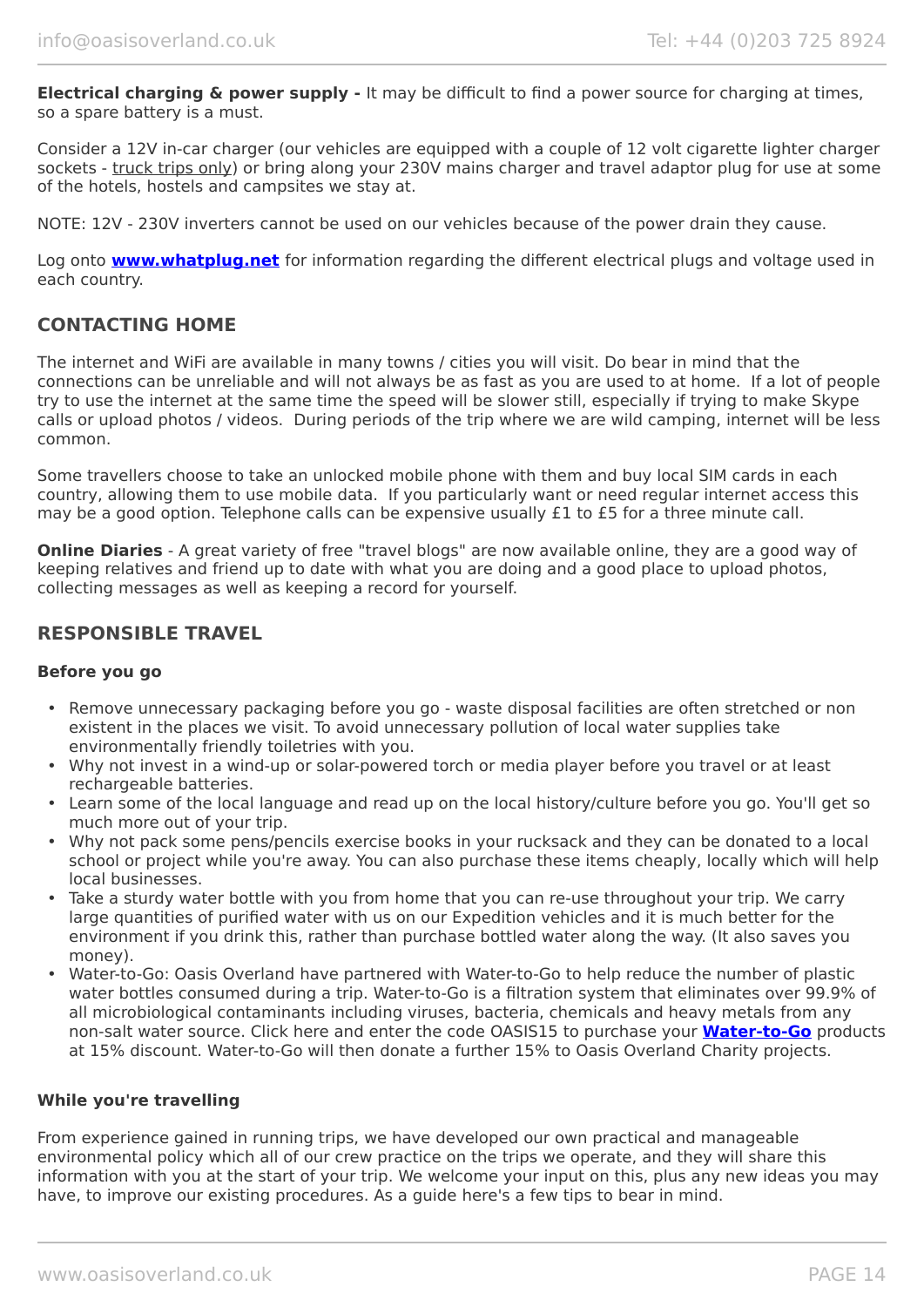- Don't waste water. It is a scarce resource in many of the places our trips visit. On all our Ultimate and Overland Expeditions we carry large quantities of purified water with us. We encourage you to refill your own water bottles from this supply, rather than purchase bottled water along the way-much more environmentally friendly and saves you money.
- Never buy endangered species or endangered habitat products. Apart from the fact of it being illegal it also encourages the trade to continue.
- Look after and preserve the areas we visit. Be careful about stepping on coral reefs or trekking on undesignated tracks.
- Buy locally made crafts and products helping to support the local economy.
- Don't feel when bargaining that you have to get the cheapest price possible just for the sake of it. Pay what the item is worth to you & don't worry about what someone else has paid.
- Try the local food and drinks this will help to support local farmers and food sellers. Sitting in a local cafe is also a great way to meet local people.
- Dispose of litter appropriately on your trip. This includes cigarette butts. Not only does litter look unsightly it can be lethal to wildlife.
- Where any toilet facilities exist, however unsavoury they might seem to you, they should be used. Where they do not, always bury your waste and make sure it is never near (at least 30m) a water source.
- When game viewing do not encourage your guides to get too close to the wildlife so that their natural behaviour is impeded.
- Respect local customs, traditions and beliefs of the people in the different regions that you travel through.
- Do not take photos of people, ritual events or special places unless you have asked first. Dress appropriately according to local codes and show respect around religious festivals.
- Recycling is almost non-existent in many of the areas and countries we visit we do the best we can with limited resources & space on our vehicles.
- For books dedicated to travelling more responsibly & ethically see: **[www.tourismconcern.org.uk](https://www.tourismconcern.org.uk/)**

**Community Projects** - Oasis are active in raising awareness and providing support to a number of projects and local schools where we believe we can make a positive difference. More information on the **[projects we support](https://www.oasisoverland.co.uk/responsible-travel/charities-we-support)**.

## **SECURITY**

The UK Foreign and Commonwealth Office (FCO) offer country-specific advice, regarding not only security but also entry regulations, local laws and customs and health. We strongly recommend all travellers visit the FCO website, or the equivalent in their home country, to familiarise themselves with local conditions and issues in the countries they plan to visit before committing to a trip with us. You can view their website [here.](https://www.gov.uk/foreign-travel-advice)

If you have any questions at all about the safety or security of your trip, please do not hesitate to contact us and we will be happy to discuss your trip in more detail.

**In cities** - All major cities have their share of petty crime (just like our cities) and sensible precautions need to be taken. Wearing expensive looking jewellery or watches and carrying cameras will draw unnecessary attention to you. Leave valuables such as passports and excess money in your hotel safe or truck safe (we recommend carrying a copy of your passport details page at all times). You may find a simple money belt is more discreet than a bag. Always be aware of your surroundings and when approached by people you do not know, use your common sense. At night in cities it's best to use a taxi, rather than walking around the streets, single women in particular need to be careful and we would suggest that it is safer to be in a group.

**On board the truck** - Each vehicle is fitted with a hidden, lockable safe to be used for money, passports and important documents. Group members will be responsible for the safe and Oasis Overland cannot accept any liability for clients' personal or monetary contents kept in the safe or on board the truck. We advise you to not take items of value that are not essential for the journey. In certain areas a roster may be drawn up for the group to share the task of guarding and keeping the vehicle secure.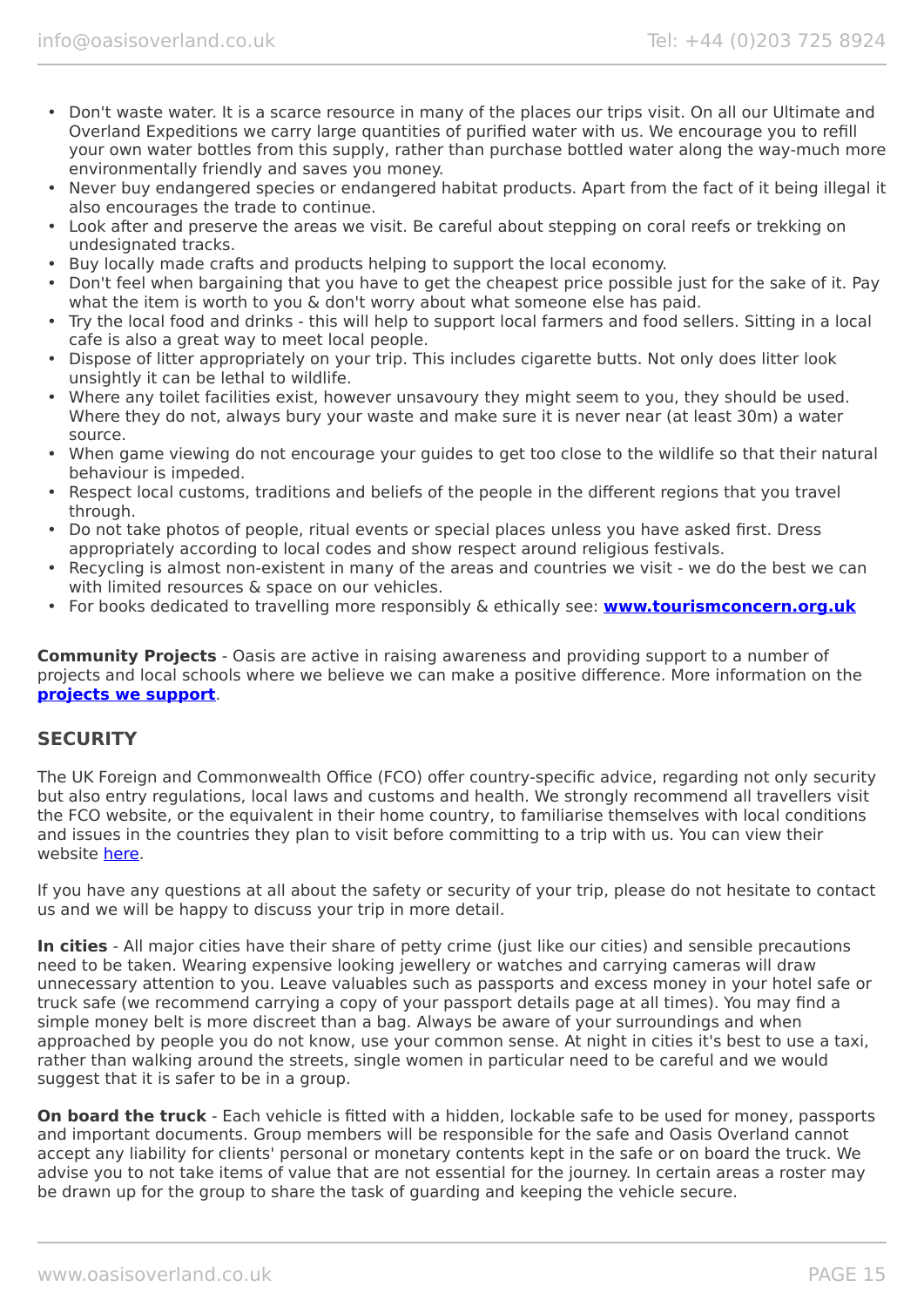# **WHAT TO EXPECT**

## **LIFE ON THE ROAD**

Your Expedition is made up of two slightly different travel styles, both of which serve to get you off the beaten track and show you the best of the countries we visit. **From Istanbul, Tbilisi, Ashgabat or Bishkek as far as Tash Rabat (Kyrgyzstan), or vice versa,** the journey is all completed on one of our custom-built overland expedition trucks in true overland style, combining both hotels and hostels with camping. From **Tash Rabat through China & Tibet to Singapore** we use a variety of forms of local transport and stay in hotels, hostels and lodges. We have therefore split the following information in to 'Overland truck expedition' and 'Local transport' sections to give you all the information that you need.

#### **Expedition Travel**

Firstly expect the unexpected! If you are looking for a set itinerary where everything runs smoothly, then this is not the kind of trip for you. Our itineraries can change due to local circumstances, and in such situations we'll always try to minimise any disruption, but bear in mind that from time to time events happen outside our control. It is this very unpredictability which makes each expedition different, exciting and one of the most adventurous things that you will possibly ever do! As part of this adventure you will be expected to have an active involvement in the day to day running of the trip, be part of the group and get stuck in and help with various tasks, whether it's cooking meals over open fires, pitching your tent or keeping the truck clean and tidy.

#### **Expedition Vehicle**

The Oasis expedition truck will be your new home giving you a comfortable & secure base with which to experience your trip. We use a purpose built truck which has been converted especially for this expedition, which passes through all types of terrains from soft sand, mud, rock and potholed roads to tarseal. It is reassuring to know that these vehicles can handle the tough conditions that they are put through. The truck is equipped with all of the equipment we may need en-route, including a professionally compiled expedition Medical Kit, large water & fuel carrying capacities, an extensive range of spare parts as well as the kitchen sink, (well almost!) so all you need is your sleeping bag, a roll mat and your own personal gear!

If your trip goes to China or South East Asia, we use a range of local transport, from private charter vehicles and trains, to overnight buses and longtail boats.

#### **Seatbelts**

All Oasis Overland trucks are fitted with seatbelts. For your own safety and security we recommend that travellers wear these at all times whilst the vehicle is moving. Most of our overland trucks also have a 'beach area' which is a chill out zone to be used when the truck is not moving.

#### **Accommodation**

Accommodation is split throughout this trip between simple hotels and hostels and camping. The variety of accommodation provided is great and often a totally unique experience, including bush camps with no facilities, yurts and simple village pensions. Some are well managed and some very basic. Oasis uses roomy three-person tents but only for two people. They are specially made for us to meet the tougher conditions of an expedition trip and have mosquito netting sewn into the door and windows. It would also be a good idea to bring your own freestanding mosquito net so as to give you the freedom of sleeping under the stars at night. At bush camps you will be living off the truck, so there will be no showers or ensuite facilities, so digging your own toilet pit with the shovels supplied is essential!

#### **During the day**

Overland truck expedition – Central Asia - As a guide driving days normally start at about 8am and finish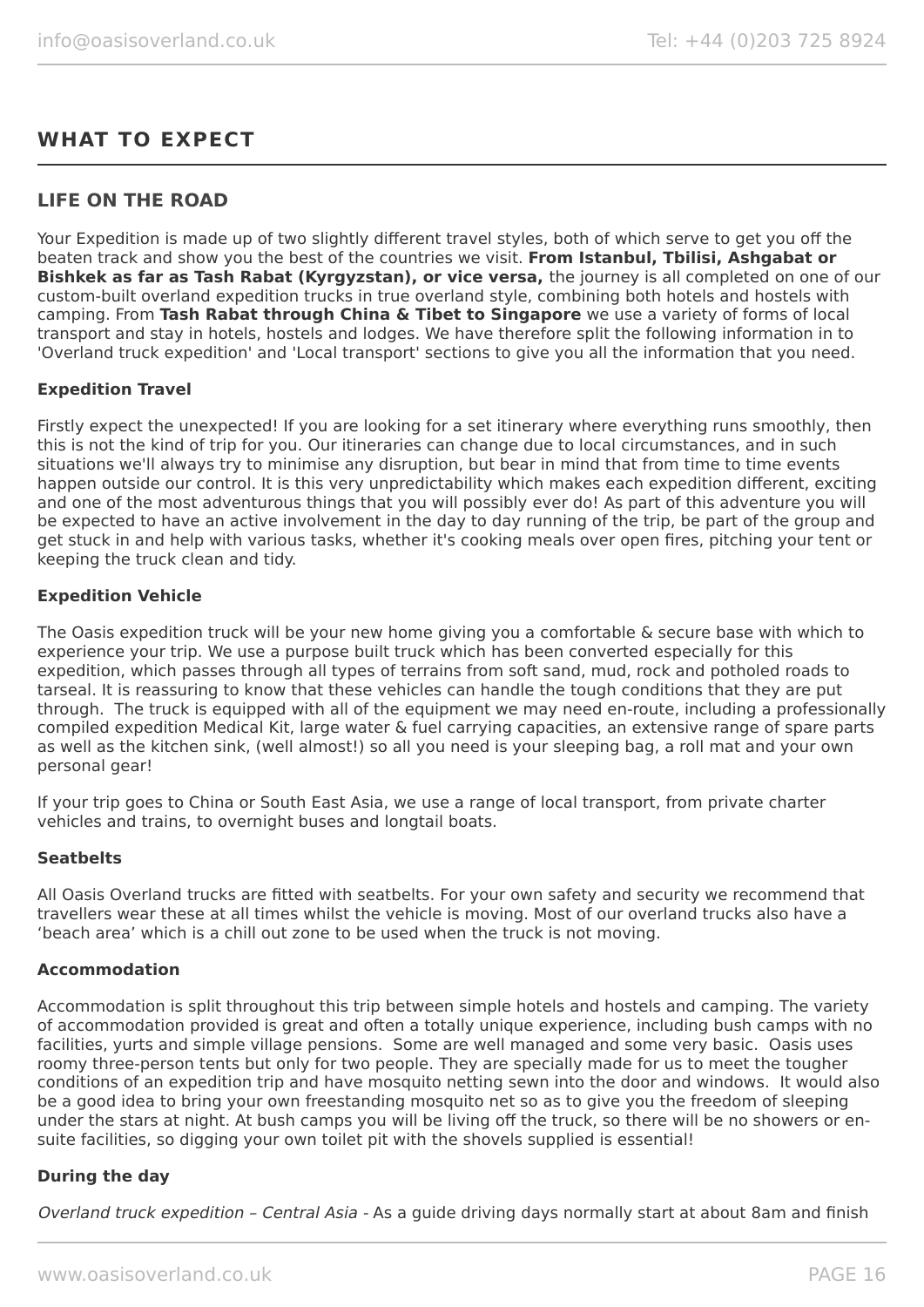at about 5pm, with stops for lunch and buying food, seeing local sights etc. We won't be driving every day, although there are times when we will drive for more than one day, and very occasionally a few long drives are necessary to cover the distance. We will then stop for a few days and you will have free time to explore, meet local people, do some optional activities or just relax and do your own thing. Expect to sometimes get dusty & dishevelled during the day and although you will be able to shower most nights (except at bush camps), not all camps will have hot showers.

Local transport - China & South East Asia - The days will vary depending on how far we need to travel, and what form of transport we will be using. The days will follow less of a predictable pattern, with us sometimes leaving early in the morning for a local bus departure, and other times leaving in the afternoon or evening for an overnight train or bus. The length in journeys can range from just a couple of hours from one place to the next, to some long train journeys without a break. After the longer trips, as on the truck, we will spend at least a couple of nights in the same place to allow us to relax and explore our new location.

#### **Meals & cook groups**

Overland truck expedition - When 'on the road' with the expedition vehicle or camping, we usually cook using gas or over open fires in a rota system and you can expect to cook in a group of two or three people approximately once every ten days depending on the number of people on trip and whereabouts you are. Your cook group will have to decide on what to cook, utilise stocks from the truck stores and locally obtain ingredients from markets, shops etc and rustle up a meal. But don't worry if you're not a Gordon Ramsay as the rest of the group and the Tour Leader usually lend a helping hand. Here is an idea of what to expect at meal times:

**Breakfasts:** Usually simple - we help ourselves to cereal, toast, hot drinks and on occasion we will splurge with a cooked breakfast.

**Lunch:** Cold and usually quick. The cook group will put out bread, tinned supplies and maybe make a salad.

**Dinner:** Cooks come into their own in the evening and will always attempt to cook up some delights. When the truck is parked up for a few days in a town or city most people usually like the option to eat out at local restaurants - so we often don't cook all meals when at these locations. Meals whilst staying in Hotels/Hostels/Pensions are not included in the local payment price.

Local transport - China & South East Asia - We have the opportunity to check out the local restaurants and sample the fantastic street food. Options range from international restaurants with a wide range of cuisines on offer, which tend to be more expensive, to local delicacies cooked in front of you at hawker stalls or in small cafes, where the choices are more limited but much cheaper. Some breakfasts will be provided by our hotels or guesthouses, which are usually quite simple and offer a mixture of local and Western options.

#### **In the evenings**

Overland truck expedition - When at a bushcamp or campsite where you and your tent buddy will put up the tent, and then lend a hand with getting out the tables, stools, firewood and water containers. The fire grates need to be taken out, the fire lit and someone can fill the kettle and make hot drinks while the cook group prepares the evening meal. Then just sit back & chill and enjoy the rest of your evening!

Local transport - China & South East Asia - Mostly staying in towns and cities, your evenings are free to check out local bars and cafes, and experience the places we visit as night falls. We also spend some evenings in more remote areas, where options will be more limited, but these quieter and relaxing spots are a great opportunity to enjoy being off the beaten track and soak in the atmosphere, usually over a few drinks with your fellow travellers.

#### **Vegetarian/Vegan/Celiac /Gluten & Lactose intolerance**

Our Tour Leaders will always do their best to cater for any dietary requirement or intolerance whenever possible. However we don't cater for fussy eaters. It must be remembered that the variety of dishes available may not be the same as available to meat eaters. If there is anything in particular you require in your diet or because of an allergy or would miss from home, it would be best to bring these with you, as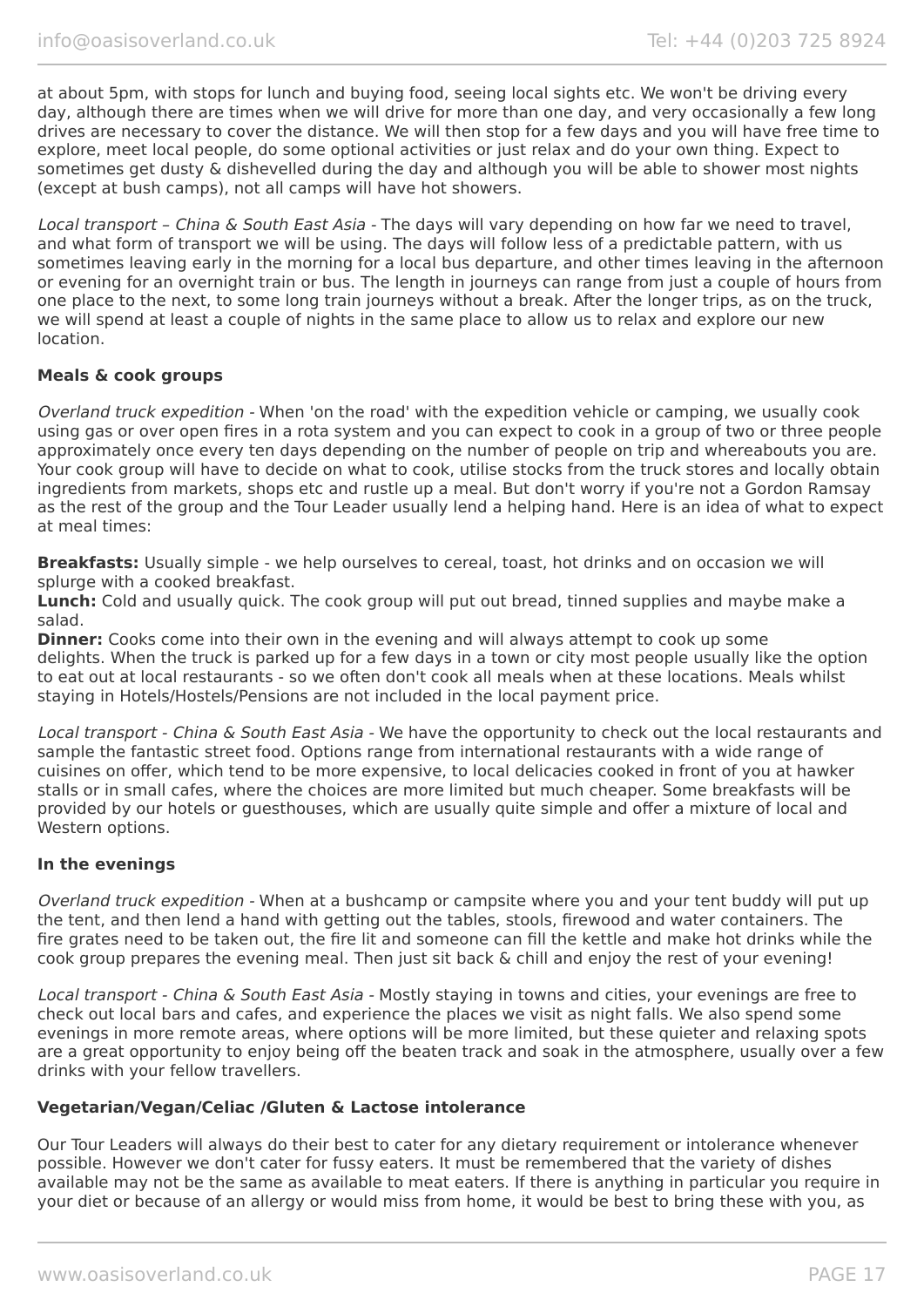these cannot be purchased with normal Local Payment funds due to the high cost of these specialised and often imported foods.

Remember that when eating out in local restaurants & hotels that the vegetarianism or food allergies / intolerances, is still not widely known about or understood by many local people. i.e Vegetarians or Vegans will often be offered fish or chicken in error. Most large towns and cities, or areas used to tourists, will often have more choice but please be aware that it will probably not be as varied as you are used to when eating out at home. Travellers with food allergies or specific dietary requirements may find it useful to bring with them some notes in the local language, explaining their needs which they can then show to the restaurant staff. These can be bought online or simply use Google Translate and print one off!

#### **Oasis Crew**

Overland truck expedition - We usually have two crew whose duties are extensive and quite demanding, with challenges ranging from driving in difficult terrains and conditions, maintaining the expedition vehicle to a very high standard, to organising visas and border crossings, arranging accommodation, pre-booking some excursions and guides, helping with shopping and cooking as well as finding the best deals, socializing and making sure everything runs as smoothly as possible. While our crew are usually experienced and knowledgeable of the countries through which we travel, they are not tour, nature or wildlife guides as such, but they will be more than willing to pass on any interesting and useful information that they have acquired whilst on the road. An equally rewarding way to gain a better insight into the wildlife, cultural and historical diversity of the countries we travel through, is by talking to the local people and using local guides.

Local Transport - China & South East Asia - You will be accompanied by an Oasis Overland Tour Leader, who will handle the accommodation and travel arrangements and also assist with the various included excursions and activities, as well as helping out with any optional activities, assisting with visas and any other issues that arise as the trip progresses. In China and Tibet we will have the services of a local English speaking guide too.

Optional Excursions are paid for on the day and organised during your trip, so you can decide whilst travelling which activity you may want to do. Prices listed are only a guide and may be dependant on fluctuating exchange rates and minimum numbers. Please see below for more details.

# **OPTIONAL EXCURSIONS**

## **KYRGYZSTAN**

| <b>Title</b>                                            | <b>From Price</b> |
|---------------------------------------------------------|-------------------|
| Ulak Tartysh (Kyrgyz Polo) Per Person, Number Dependant | US\$20            |
| Museum Entrances, from                                  | US\$2             |
| Horse Riding Lake Song Kol, per day                     | US\$15            |
| Museum Entrances, from                                  | US\$2             |

# **CHINA**

| <b>Title</b>                   | <b>From Price</b> |
|--------------------------------|-------------------|
| Entry to Various Museums, from | <b>US\$5</b>      |